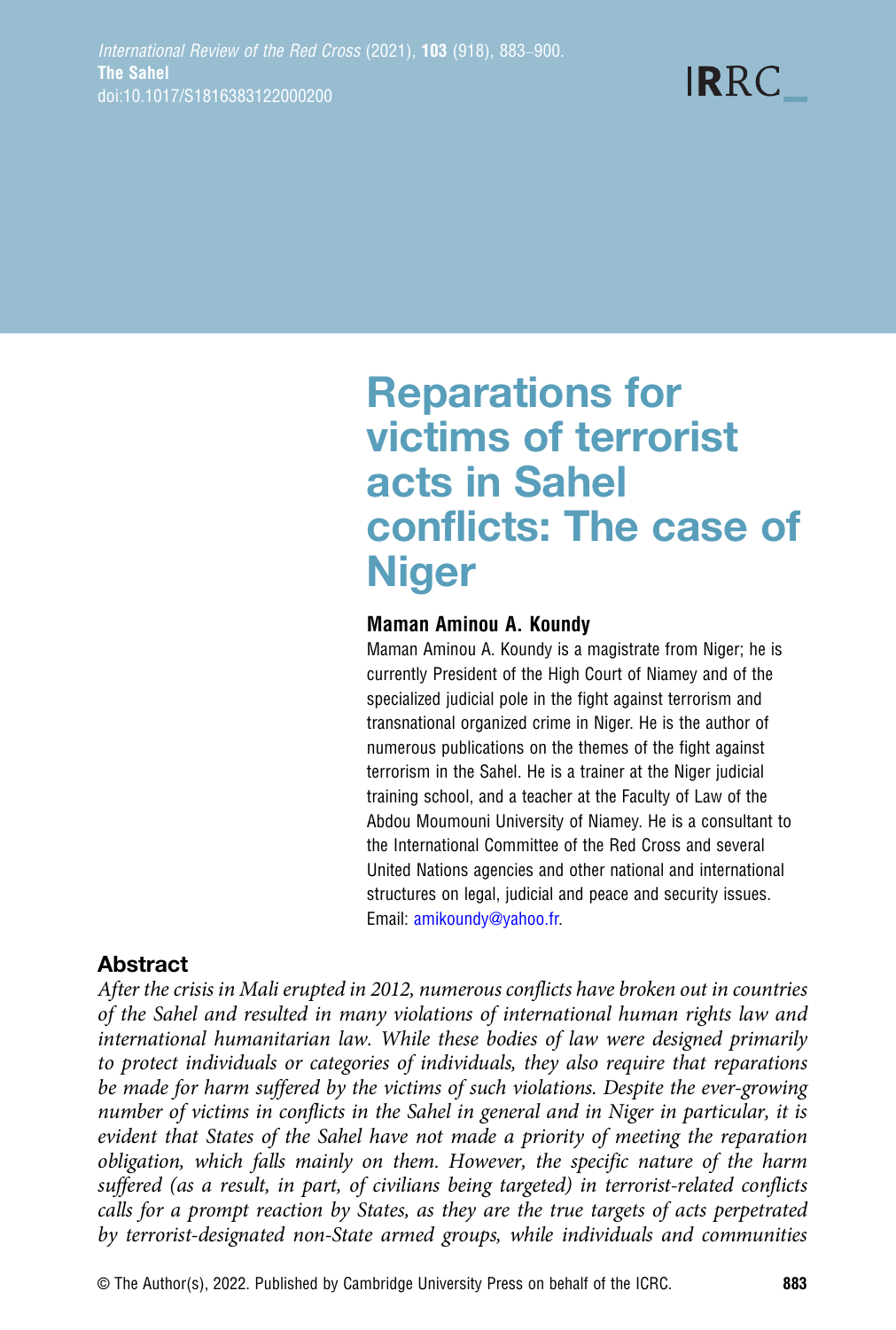are only proxy victims. A legal, institutional and operational framework for victim reparations needs to be set up by the States, but that has yet to happen, even though it is one of the conditions of durable conflict resolution. The scattered initiatives that have been launched in Niger would gain from being brought together under a holistic framework with a global strategic vision.

Keywords: Sahel, Niger, non-State armed groups, reparations for victims of terrorist acts, conflict resolution.

a a a a a a a

#### Introduction

In the Sahel, a region made up of countries whose development indicators are among the lowest in the world, $1$  the human toll continues to mount as conflicts are perpetuated<sup>2</sup> by attacks by non-State armed groups  $(NSAGs)$  – designated terrorist groups in many cases – and by counterattacks by government forces. The number of violent events and deaths connected with Sahel-based extremist groups has doubled every year since they began to occur in 2012. In 2019 alone, Sahel communities recorded some 2000 deaths attributable to violent extremist groups;<sup>3</sup> in November 2019, there were 1.2 million displaced people in the region, $4$  while many others were missing or victims of various acts of violence carried out by NSAGs or government forces.<sup>5</sup> Sahel States are, indeed, being challenged by various terrorist groups. This is certainly the case in Niger, where local franchises of both al-Qaeda (the Support Group for Islam and Muslims)<sup>6</sup> and the Islamic State

- 1 See [Stellah Kwasi,](https://issafrica.org/fr/auteur/stellah-kwasi) [Jakkie Cilliers,](https://issafrica.org/fr/auteur/jakkie-cilliers) [Lily Welborn](https://issafrica.org/fr/auteur/lily-welborn) and [Ibrahim Maïga](https://issafrica.org/fr/auteur/ibrahim-maiga), "The G5 Sahel Region: a Desert Flower?", Institute for Security Studies, 15 January 2020, available at: [https://issafrica.org/iss-today/the](https://issafrica.org/iss-today/the-g5-sahel-region-a-desert-flower)[g5-sahel-region-a-desert-flower](https://issafrica.org/iss-today/the-g5-sahel-region-a-desert-flower) (all internet references were accessed in March 2022).
- 2 See Marc-Antoine Perouse de Montclos, "L'émergence de Boko Haram et la diffusion progressive du conflit", in Géraud Magrin and Marc-Antoine Pérouse de Montclos (eds), Crise et développement : La région du lac Tchad à l'épreuve de Boko Haram, Agence française de développement, Paris, 2018, available at: [https://horizon.documentation.ird.fr/exl-doc/pleins\\_textes/divers18-05/010072290.pdf](https://horizon.documentation.ird.fr/exl-doc/pleins_textes/divers18-05/010072290.pdf); Lori-Anne Théroux-Bénoni and Baba Dakono, "Are Terrorist Groups Stoking Local Conflicts in the Sahel?", Institute for Security Studies, 14 October 2019, available at: [https://issafrica.org/iss-today/are](https://issafrica.org/iss-today/are-terrorist-groups-stoking-local-conflicts-in-the-sahel)[terrorist-groups-stoking-local-conflicts-in-the-sahel.](https://issafrica.org/iss-today/are-terrorist-groups-stoking-local-conflicts-in-the-sahel)
- 3 Pauline Le Roux, "Responding to the Rise in Violent Extremism in the Sahel", Africa Center for Strategic Studies, 2 December 2019, available at: [https://africacenter.org/publication/responding-rise-violent](https://africacenter.org/publication/responding-rise-violent-extremism-sahel/)[extremism-sahel/](https://africacenter.org/publication/responding-rise-violent-extremism-sahel/).
- 4 United Nations High Commissioner for Refugees, data portal on 30 November 2019 (Burkina Faso, Mali, Niger); United Nations Office for the Coordination of Humanitarian Affairs (OCHA), Burkina Faso, Aperçu de la situation humanitaire au 9 décembre 2019; Rapport CMP [Commission Mouvement de Populations] Mali du 21 novembre 2019; Regional Directorate of Civil Status (DREC) Statistics Niger from September 2019.
- 5 Amnesty International, "They Executed Some and Brought the Rest with Them": Human Rights Violations by Security Forces in the Sahel, London, June 2020, available at: [https://www.amnesty.org/en/wp-content/](https://www.amnesty.org/en/wp-content/uploads/2021/05/AFR3723182020ENGLISH.pdf) [uploads/2021/05/AFR3723182020ENGLISH.pdf.](https://www.amnesty.org/en/wp-content/uploads/2021/05/AFR3723182020ENGLISH.pdf)
- 6 Daniel Eizenga and Wendy Williams, "The Puzzle of JNIM and Militant Islamist Groups in the Sahel", Africa Center for Strategic Studies, 1 December 2020, available at: [https://africacenter.org/publication/](https://africacenter.org/publication/puzzle-jnim-militant-islamist-groups-sahel/) [puzzle-jnim-militant-islamist-groups-sahel/.](https://africacenter.org/publication/puzzle-jnim-militant-islamist-groups-sahel/)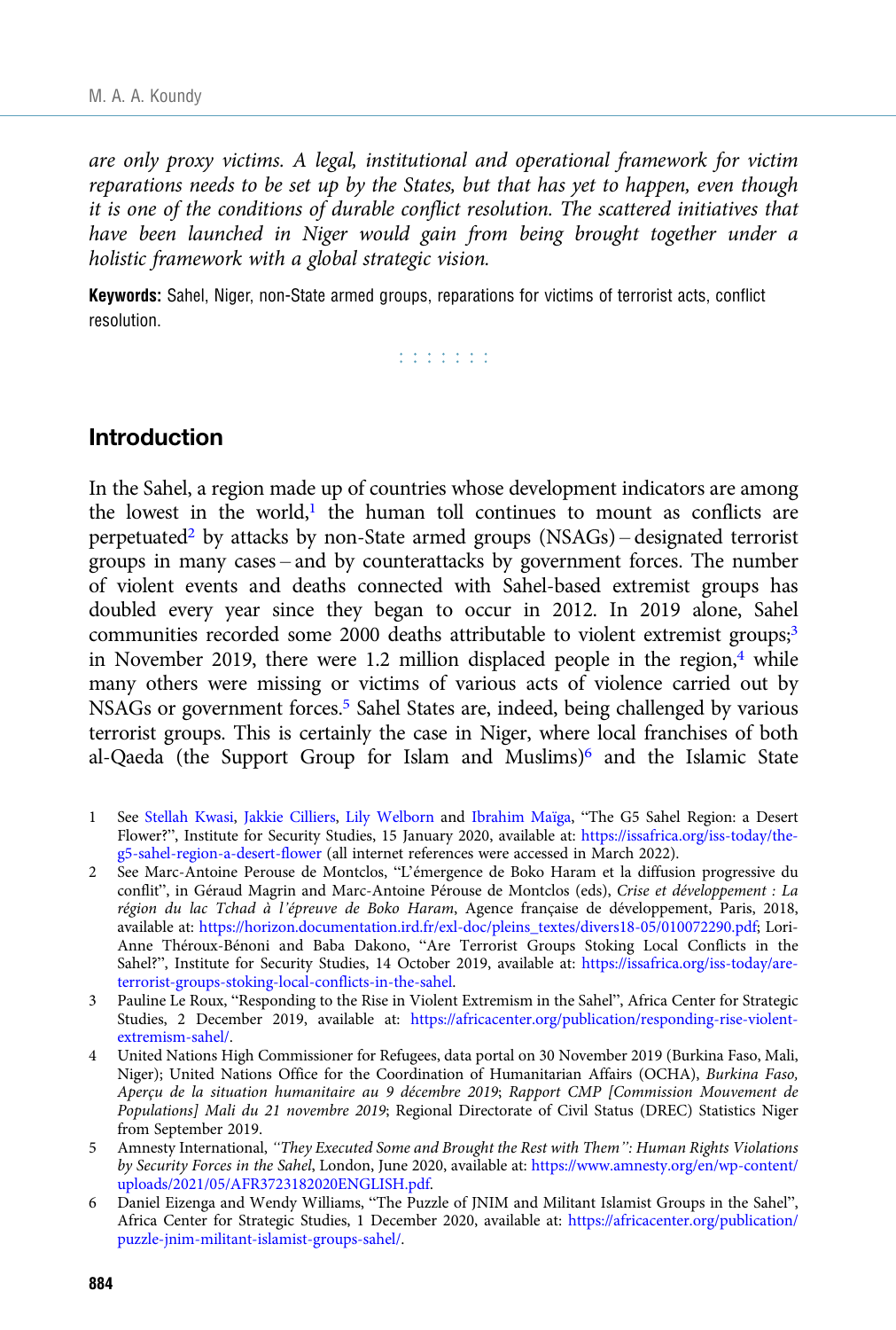(Islamic State in the Greater Sahara and the Islamic State's West Africa Province, a splinter of Boko Haram)<sup>7</sup> operate alongside other local groups that carry out terrorist attacks against civilians and government forces near the border with Nigeria in the south and near the borders with Burkina Faso and Mali in the east. Given the predominance of terrorist-related violence and conflicts in the Sahel, this article will focus on victims of terrorist acts, although this is not meant to exclude victims of other types of violence occurring in these conflicts.

Numerous violations of international human rights law (IHRL) and international humanitarian law (IHL) have been committed against the backdrop of these armed conflicts, yet the obligation of victim reparations, $\frac{8}{3}$  which falls primarily on States,<sup>9</sup> seems to have been overlooked. Despite the fact that the rules of IHL provide for reparations for harm suffered by victims, the legal framework and implementation mechanisms in Sahel countries<sup>10</sup> remain in their infancy. Victim reparations, however, are one of the prerequisites of lasting conflict resolution.<sup>11</sup> The approach required is one that recognizes the primacy of victims' rights and that places the victims' interests at the core of States' concerns and action. Not only will such an approach ensure that the physical and psychological wounds of those who have suffered are treated, but it will also help to prevent new violations thanks in part to appropriate sanctions being applied to perpetrators.12

International law provides mechanisms for victim reparations, yet these mechanisms are limited by the fact that they are based primarily on ordinary legal proceedings<sup>13</sup> and that they are implemented principally by virtue of the

- 7 Vincent Foucher, "The Islamic State Franchises in Africa: Lessons from Lake Chad", Crisis Group, 29 October 2020, available at: [https://www.crisisgroup.org/africa/west-africa/nigeria/islamic-state-franchises](https://www.crisisgroup.org/africa/west-africa/nigeria/islamic-state-franchises-africa-lessons-lake-chad)[africa-lessons-lake-chad](https://www.crisisgroup.org/africa/west-africa/nigeria/islamic-state-franchises-africa-lessons-lake-chad).
- 8 The right to reparations for harm suffered is a fundamental principle of international law. In the Factory at Chorzów case, in 1928, the Permanent Court of International Justice ruled that: "It is a principle of international law, and even a general conception of the law, that any breach of an engagement involves an obligation to make reparation." See Permanent Court of International Justice, Case Concerning the Factory at Chorzów, Claim for Indemnity, Merits, Collection of Judgments of the Permanent Court of International Justice, No. 13, Series A – No. 17, 13 September 1928, available at: [https://www.icj-cij.org/](https://www.icj-cij.org/public/files/permanent-court-of-international-justice/serie_A/A_17/54_Usine_de_Chorzow_Fond_Arret.pdf) [public/files/permanent-court-of-international-justice/serie\\_A/A\\_17/54\\_Usine\\_de\\_Chorzow\\_Fond\\_Arret.pdf](https://www.icj-cij.org/public/files/permanent-court-of-international-justice/serie_A/A_17/54_Usine_de_Chorzow_Fond_Arret.pdf).
- 9 While NSAGs are required to comply with IHL under Article 1.1 of Additional Protocol II, there is still debate over their obligation to make reparations. Indeed, the question will surely arise as to how to apply this obligation to Sahel NSAGs for which it is difficult to sufficiently ascertain whether a clearly defined body exercises effective control and whether the group is sufficiently organized. See Aurélien Tobie and Boukary Sangaré, Impacts des groupes armés sur les populations au nord et au centre du Mali, Stockholm International Peace Research Institute (SIPRI), Solna, October 2019, available at: [https://](https://www.sipri.org/sites/default/files/2019-11/1910_sipri_report_impacts_des_groupes_armes_sur_les_populations_au_nord_et_au_centre_du_mali.pdf) [www.sipri.org/sites/default/files/2019-11/1910\\_sipri\\_report\\_impacts\\_des\\_groupes\\_armes\\_sur\\_les\\_populations\\_](https://www.sipri.org/sites/default/files/2019-11/1910_sipri_report_impacts_des_groupes_armes_sur_les_populations_au_nord_et_au_centre_du_mali.pdf) [au\\_nord\\_et\\_au\\_centre\\_du\\_mali.pdf.](https://www.sipri.org/sites/default/files/2019-11/1910_sipri_report_impacts_des_groupes_armes_sur_les_populations_au_nord_et_au_centre_du_mali.pdf)
- 10 I am referring mainly to countries affected by conflicts in the "three-border region": Burkina Faso, Mali and Niger. However, the focus of this article is Niger.
- 11 See Oscar Uhler et al., Commentary on the Geneva Conventions of 12 August 1949, Vol. 4: Geneva Convention Relative to the Protection of Civilian Persons in Time of War, ICRC, Geneva, 1956, Art. 8.
- 12 See Claus Kreß and Frédéric Mégret, "The Regulation of Non-International Armed Conflicts: Can a Privilege of Belligerency be Envisioned in the Law of Non-International Armed Conflicts?", International Review of the Red Cross, Vol. 96, No. 893, 2015, available at: [https://international-review.](https://international-review.icrc.org/sites/default/files/irrc-893-krev-megret.pdf) [icrc.org/sites/default/files/irrc-893-krev-megret.pdf.](https://international-review.icrc.org/sites/default/files/irrc-893-krev-megret.pdf)
- 13 In the sense that they are based on common-law proceedings rather than special proceedings.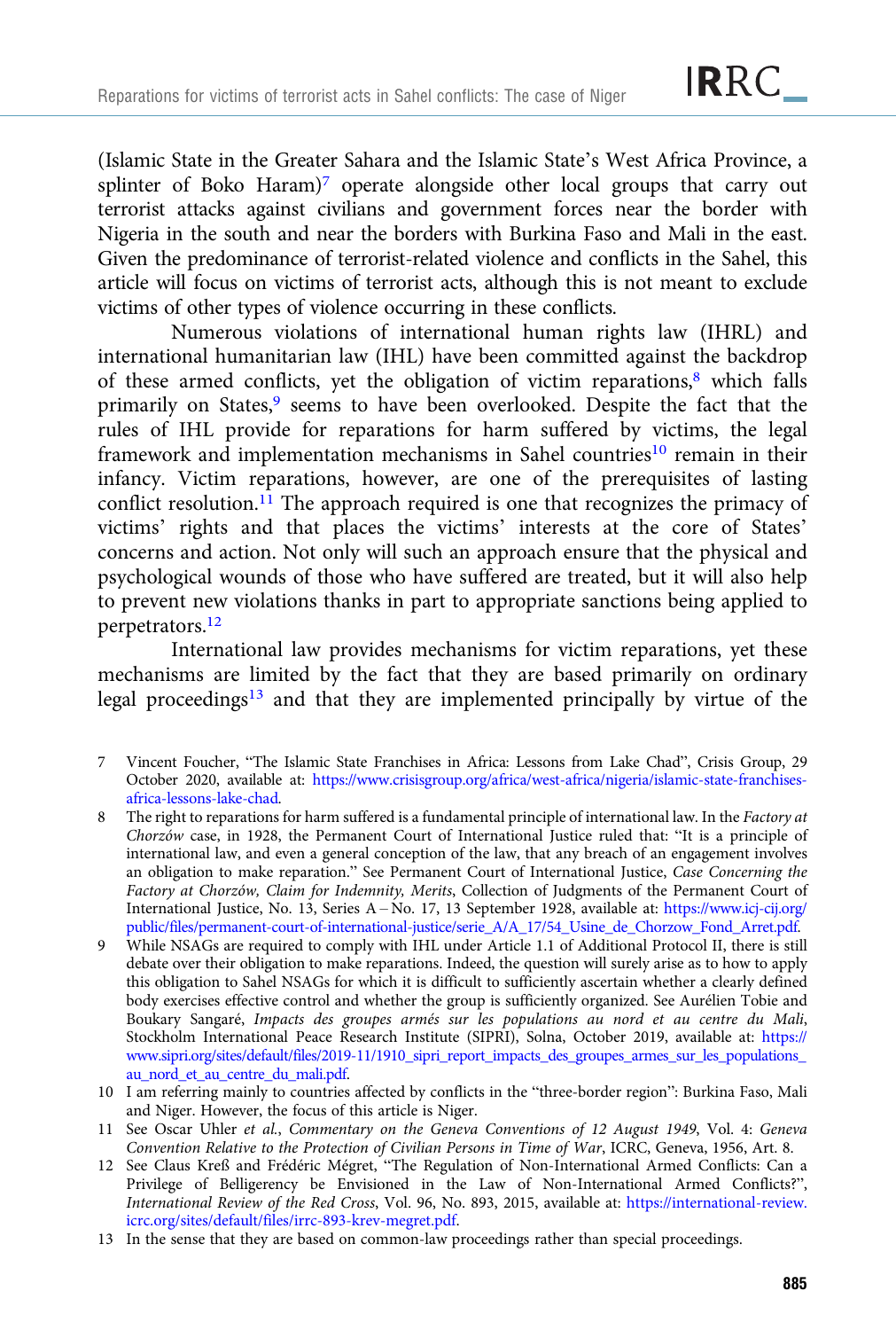State's international responsibility and the individual's criminal liability.14 First of all, State responsibility under IHL, which is analogous to responsibility under general international law, is generally applied to situations involving inter-State relations rather than those involving individuals who are direct victims of violations of IHL.<sup>15</sup> Criminal proceedings against individual perpetrators are indeed one way of obtaining reparations, but their criminal liability needs to be established, the victims must join the proceedings as a civil party<sup>16</sup> and the perpetrators – if convicted – must have some financial means. These are serious obstacles for victims in the Sahel. For these reasons, a mechanism based on State responsibility rather than judicial responsibility must be created in order to ensure that reparations are made to victims of conflicts in Sahel countries – victims who are often poor and ill-prepared to exercise their right of access to justice.<sup>17</sup> Such a mechanism is provided by the "Basic Principles and Guidelines on the Right to a Remedy and Reparation for Victims of Gross Violations of International Human Rights Law and Serious Violations of International Humanitarian Law" (hereinafter "Principles and Guidelines"), a resolution adopted by the United Nations General Assembly (UNGA) on 16 December 2005.<sup>18</sup> This text, if applied, would undoubtedly form a solid basis for appropriate reparations for victims of armed conflicts in the Sahel.

The conditions that must be met for appropriate reparations to be made to victims of IHRL and IHL violations will now be examined,19 with a focus on Niger. I will then address the legal and practical framework of these reparations.

- 14 Sophie Rondeau, "La réparation individuelle en application des mécanismes prévus par le droit international humanitaire", Windsor Yearbook of Access to Justice, Vol. 27, No. 2, 2009, pp. 431–4, available at: [https://www.canlii.org/fr/doctrine/doc/2009CanLIIDocs17#!fragment/zoupio-\\_Tocpdf\\_bk\\_](https://www.canlii.org/fr/doctrine/doc/2009CanLIIDocs17%23!fragment/zoupio-_Tocpdf_bk_1/BQCwhgziBcwMYgK4DsDWszIQewE4BUBTADwBdoAvbRABwEtsBaAfX2zhoBMAzZgI1TMAjAEoANMmylCEAIqJCuAJ7QA5KrERCYXAnmKV6zdt0gAynlIAhFQCUAogBl7ANQCCAOQDC9saTB80KTsIiJAA) [1/BQCwhgziBcwMYgK4DsDWszIQewE4BUBTADwBdoAvbRABwEtsBaAfX2zhoBMAzZgI1TMAjAEo](https://www.canlii.org/fr/doctrine/doc/2009CanLIIDocs17%23!fragment/zoupio-_Tocpdf_bk_1/BQCwhgziBcwMYgK4DsDWszIQewE4BUBTADwBdoAvbRABwEtsBaAfX2zhoBMAzZgI1TMAjAEoANMmylCEAIqJCuAJ7QA5KrERCYXAnmKV6zdt0gAynlIAhFQCUAogBl7ANQCCAOQDC9saTB80KTsIiJAA) [ANMmylCEAIqJCuAJ7QA5KrERCYXAnmKV6zdt0gAynlIAhFQCUAogBl7ANQCCAOQDC9saTB80](https://www.canlii.org/fr/doctrine/doc/2009CanLIIDocs17%23!fragment/zoupio-_Tocpdf_bk_1/BQCwhgziBcwMYgK4DsDWszIQewE4BUBTADwBdoAvbRABwEtsBaAfX2zhoBMAzZgI1TMAjAEoANMmylCEAIqJCuAJ7QA5KrERCYXAnmKV6zdt0gAynlIAhFQCUAogBl7ANQCCAOQDC9saTB80KTsIiJAA) [KTsIiJAA](https://www.canlii.org/fr/doctrine/doc/2009CanLIIDocs17%23!fragment/zoupio-_Tocpdf_bk_1/BQCwhgziBcwMYgK4DsDWszIQewE4BUBTADwBdoAvbRABwEtsBaAfX2zhoBMAzZgI1TMAjAEoANMmylCEAIqJCuAJ7QA5KrERCYXAnmKV6zdt0gAynlIAhFQCUAogBl7ANQCCAOQDC9saTB80KTsIiJAA).
- 15 However, when it comes to non-international armed conflicts, victims suffer violations within their own State and must have access to national courts in order to claim reparations under domestic law; the State's obligation to make reparations following a violation of IHL in these cases should not in principle be controversial. See, for example, United Nations Human Rights Committee, International Covenant on Civil and Political Rights. General Comment No. 29: States of Emergency (Article 4), 31 August 2001, para. 14, available at: [https://digitallibrary.un.org/record/451555?ln=en#record-files-collapse-header](https://digitallibrary.un.org/record/451555?ln=en%23record-files-collapse-header).
- 16 In countries with a civil law system, in particular.
- 17 Maman Aminou A. Koundy, Les victimes de violations de droits de l'homme dans le conflit en lien avec Boko Haram, United Nations Development Programme, Niger, April 2019.
- 18 UNGA, Basic Principles and Guidelines on the Right to a Remedy and Reparation for Victims of Gross Violations of International Human Rights Law and Serious Violations of International Humanitarian Law, UNGA Res. 60/147, 16 December 2005, available at: [https://www.ohchr.org/en/professionalinterest/](https://www.ohchr.org/en/professionalinterest/pages/remedyandreparation.aspx) [pages/remedyandreparation.aspx](https://www.ohchr.org/en/professionalinterest/pages/remedyandreparation.aspx).
- 19 This article will not be limited to any given body of law, as our aim is to explore the legal bases of appropriate reparations for victims in the Sahel conflict. Also, it is now accepted that IHRL can strengthen and supplement IHL; see Robert Kold, "Human Rights and Humanitarian Law", in Rüdiger Wolfrum (ed.), The Max Planck Encyclopedia of Public International Law, Vol. 4, Oxford University Press, Oxford, 2012, note 18, pp. 1040 ff.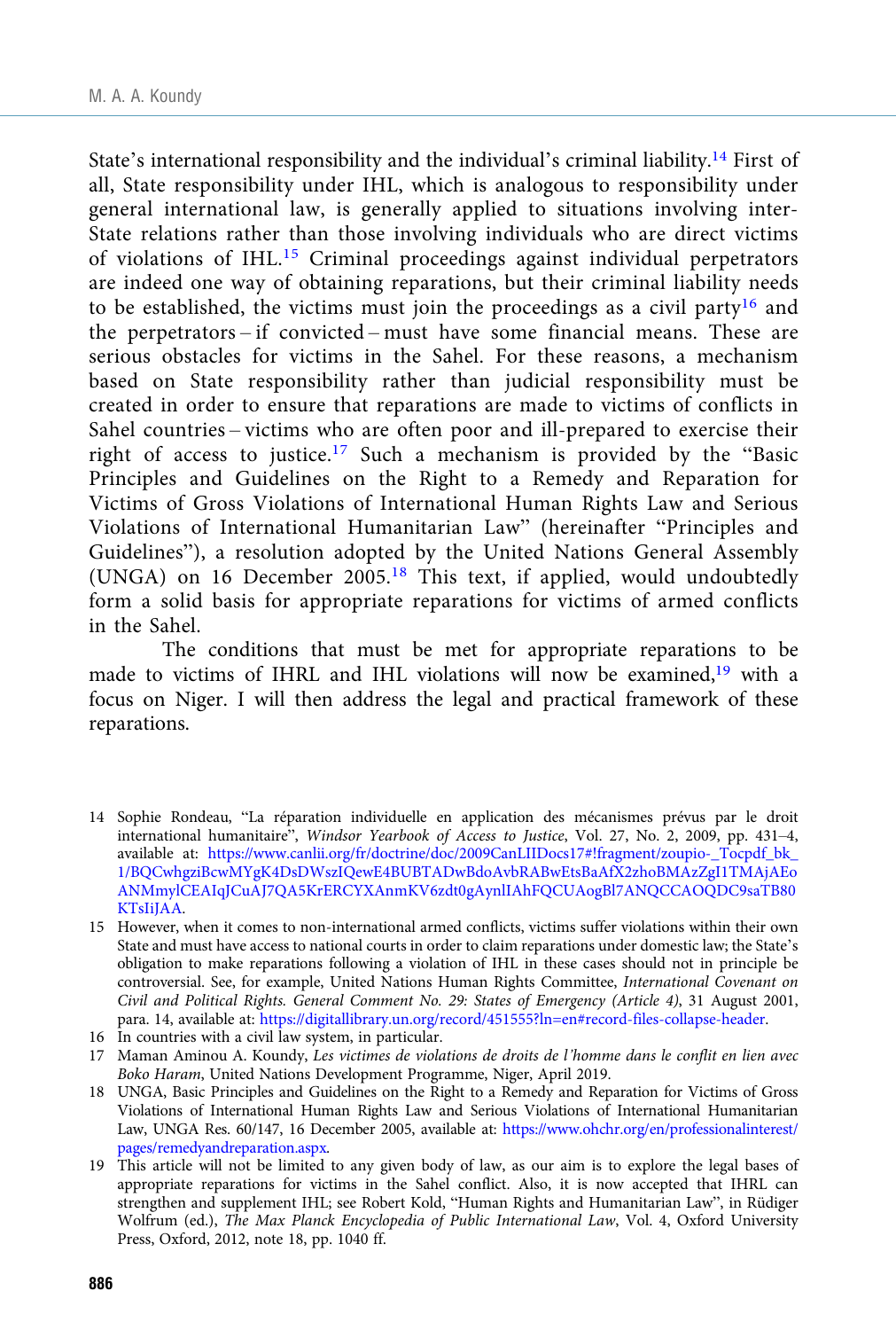### Required conditions for appropriate and comprehensive reparations under international law

In the Principles and Guidelines, the question of reparations is not based on abstract considerations and definitions, but rather on the recognition of States' dual obligation towards victims: States are required to create remedy mechanisms and procedures for victims and ensure that these mechanisms and procedures result in effective reparations.<sup>20</sup>

Various measures can be implemented to ensure that victims receive reparations following violations of their fundamental rights and other types of violations that commonly take place during conflict periods. They may include criminal proceedings, truth commissions, various types of institutional reform, transitional justice, and local initiatives to administer justice and oversee reconciliation, not to mention financial and other measures for victims. All of these initiatives are important and consist of positive aspects for both remedying and preventing violations (although to varying degrees). $21$ 

It is now recognized that achieving this will require a combination of initiatives designed and implemented with the involvement of the intended beneficiaries, i.e. the victims.22 The victims must therefore be grouped into categories, and the appropriate response – in view of the circumstances – must be identified.

#### Categorizing victims, and responsibility for reparations

In Sahel countries, a large number of gross and systematic violations of IHRL and IHL affect many people, all of whom are entitled to reparations.<sup>23</sup> However, the large number of people affected, and States'limited capacity tomake reparations, represent important challenges. Should criteria be set out in order to define who is a victim?

In Principles and Guidelines, $24$  the term "victims" is defined as:

persons who individually or collectively suffered harm, including physical or mental injury, emotional suffering, economic loss or substantial impairment

- (a) Equal and effective access to justice;
- (b) Adequate, effective and prompt reparation for harm suffered;
- (c) Access to relevant information concerning violations and reparation mechanisms."
- 21 See the document prepared by the Office of the United Nations High Commissioner for Human Rights (OHCHR) about truth commissions, prosecutions and vetting: OHCHR, Rule-of-Law Tools for Post-Conflict States: Prosecution Initiatives, United Nations, New York and Geneva, 2006, available at: [https://www.ohchr.org/sites/default/files/Documents/Publications/RuleoflawProsecutionsen.pdf.](https://www.ohchr.org/sites/default/files/Documents/Publications/RuleoflawProsecutionsen.pdf)

- 23 Amnesty International, above note 5.
- 24 For an analysis of the United Nations' Principles and Guidelines resolution, see Theo van Boven, The United Nations Basic Principles and Guidelines on the Right to a Remedy and Reparation for Victims of Gross Violations of International Human Rights Law and Serious Violations of International Humanitarian Law, United Nations Audiovisual Library of International Law, United Nations, Geneva, 2010, available at: [https://legal.un.org/avl/pdf/ha/ga\\_60-147/ga\\_60-147\\_e.pdf.](https://legal.un.org/avl/pdf/ha/ga_60-147/ga_60-147_e.pdf)

<sup>20</sup> See point "VII. Victims' right to remedies", in UNGA, Basic Principles and Guidelines (above note 18), which states that: "Remedies for gross violations of international human rights law and serious violations of international humanitarian law include the victim's right to the following as provided for under international law:

<sup>22</sup> Ibid.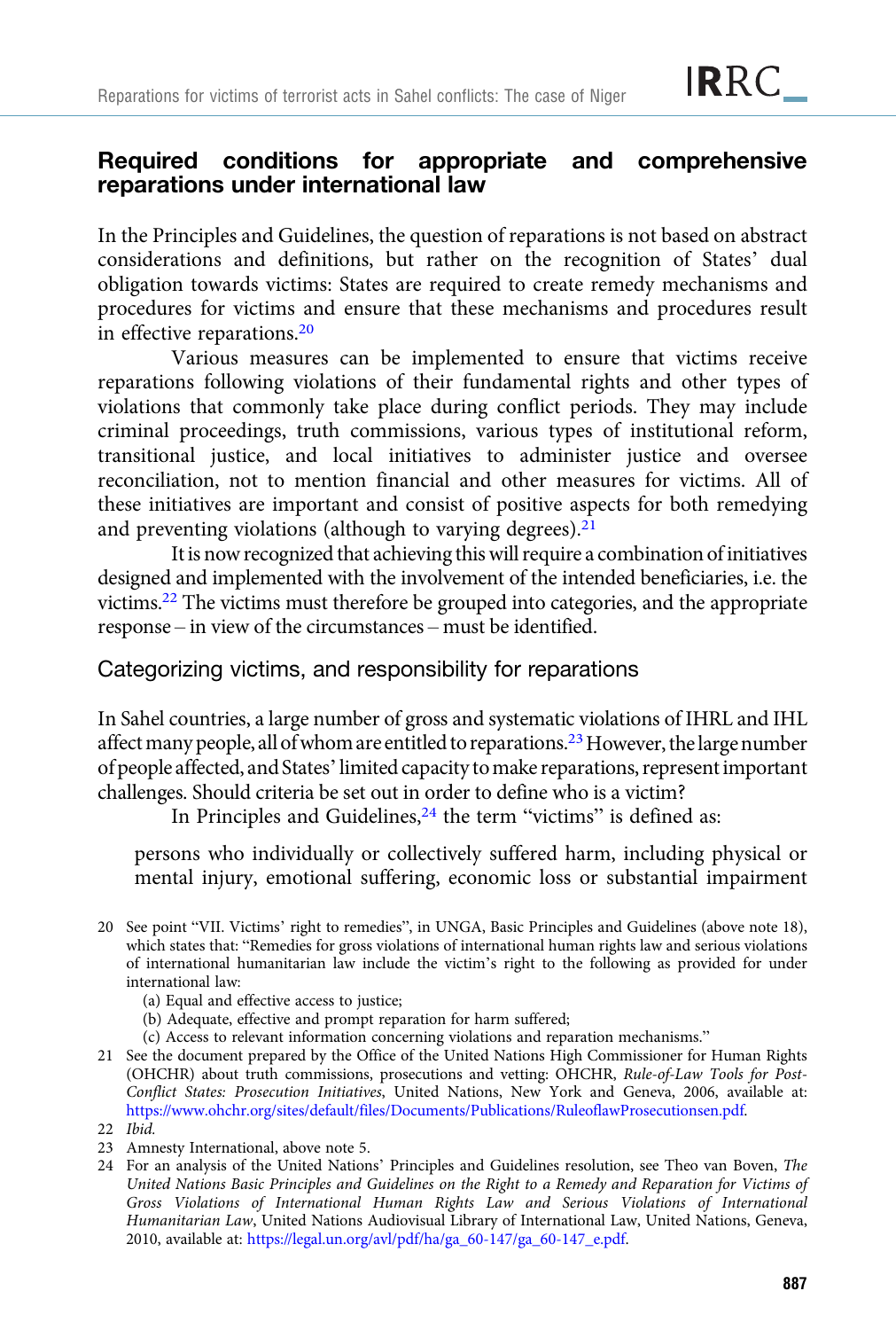of their fundamental rights, through acts or omissions that constitute gross violations of international human rights law, or serious violations of international humanitarian law. Where appropriate, and in accordance with domestic law, the term "victim" also includes the immediate family or dependants of the direct victim and persons who have suffered harm in intervening to assist victims in distress or to prevent victimization. […] A person shall be considered a victim regardless of whether the perpetrator of the violation is identified, apprehended, prosecuted, or convicted and regardless of the familial relationship between the perpetrator and the victim.25

This definition paves the way towards the categorization of victims. In effect, a person is a victim if they have suffered harm or a loss, regardless of whether the perpetrator is identified or has a familial relationship, and regardless of whether the harm or loss is caused by acts or omissions. Moreover, someone can be a direct or indirect victim, and the harm can be suffered individually or collectively. In any event, responsibility for reparations must be clearly set out in States' domestic laws.

#### Categorizing victims

In the Sahel, and in Niger in particular, current armed conflicts<sup>26</sup> are accompanied by sporadic acts of terrorism; the victims are thus primarily victims of what are considered terrorist acts.27 It is widely accepted that terrorist victims can be direct, secondary, indirect or potential victims. These four categories were laid out in the report of the United Nations Special Rapporteur on the Promotion and Protection of Human Rights and Fundamental Freedoms while Countering Terrorism:<sup>28</sup>

- Direct victims of terrorism: natural persons who have been killed or have suffered serious physical or psychological injury as the result of an act of terrorism;
- Secondary victims of terrorism: natural persons who are the next of kin or dependents of a direct victim of terrorism;
- Indirect victims of terrorism: individuals who have suffered serious physical or psychological injury as the indirect result of an act of terrorism. This category includes: (a) members of the public (such as hostages or bystanders) who have been killed or injured through the use of potentially lethal force against suspected terrorists; (b) eyewitnesses who have

<sup>25</sup> See point V of UNGA Res. 60/147, above note 18.

<sup>26</sup> For an analysis that shows that it is indeed a situation of armed conflict during which acts of terrorism take place, see Maman Aminou A. Koundy, Les obligations des Etats en matière de respect des droits de l'homme dans la lutte contre le terrorisme, PhD thesis, Abdou Moumouni University, Niamey, January 2018, p. 205.

<sup>27</sup> They are certainly victims of violations of IHRL and IHL at the same time.

<sup>28</sup> Report of the Special Rapporteur on the Promotion and Protection of Human Rights and Fundamental Freedoms while Countering Terrorism, Ben Emmerson, UN Doc. A/HRC/20/14, 4 June 2012, available at: [https://www.un.org/en/ga/search/view\\_doc.asp?symbol=A/HRC/20/14](https://www.un.org/en/ga/search/view_doc.asp?symbol=A/HRC/20/14).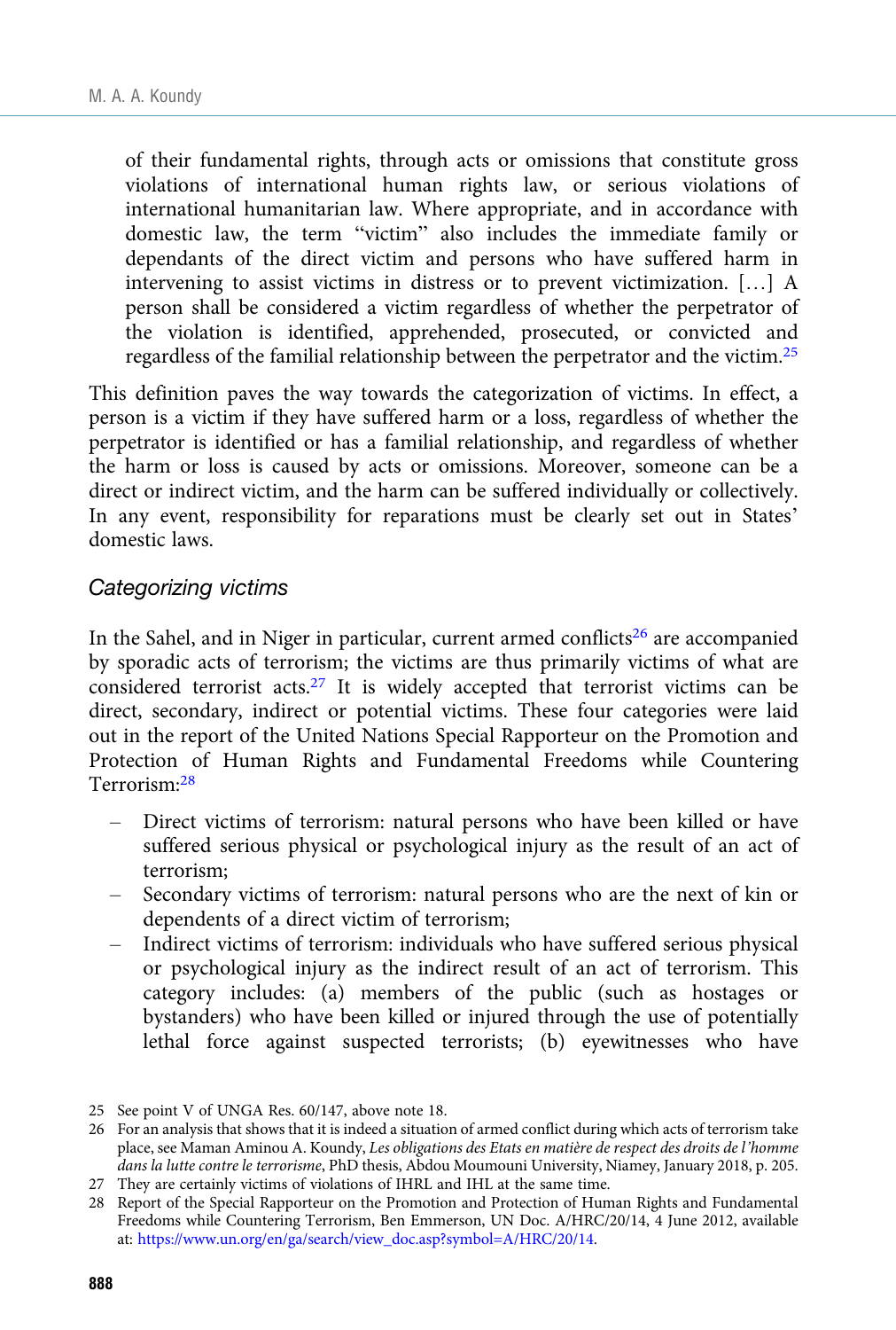sustained serious psychological harm as the result of witnessing a violent terrorist incident or its immediate aftermath; (c) individuals who have been subjected to potentially lethal force by a public authority after being mistakenly identified as a suspected terrorist; (d) rescue workers who suffer serious physical or psychological harm as the result of taking part in emergency relief.

– Potential victims of terrorism: potential victims of future terrorist acts.

These distinctions are useful in that they encompass the various types of harm or loss suffered, whether from a physical or psychological perspective. However, in the context of the Sahel, they do not cover many victims whose property is destroyed or damaged, who have lost access to social services or who have had to leave their homes owing to the threat of terrorism, becoming internally displaced people or refugees. There are many such victims in the Sahel owing to the unique nature of the conflict, i.e. the fact that it is being perpetuated by the actions of NSAGs.29 Indeed, the modus operandi of some of these groups has consisted of destroying villages, social services or farms, thereby forcing civilians to flee their villages and seek refuge elsewhere.

It is thus essential to include them in a victim reparations process despite the risk of secondary victimization – a term that refers to the victimization that results, not directly from the criminal act itself, but from the response provided to the victim by institutions or individuals.<sup>30</sup> Failing to consider them victims can indeed be viewed as one aspect of double victimization.

# $\mathcal{L}_{\mathcal{F}}$  for reparations for  $\mathcal{F}$

Until recently, wrongful acts and the ensuing reparations were treated in international law as a matter of inter-State responsibility.<sup>31</sup> At least that is the basis of the ruling of the Permanent Court of International Justice in the Factory at Chorzów case: "It is a principle of international law that the breach of an engagement involves an obligation to make a reparation in an adequate form."<sup>32</sup> This is also the reasoning behind the judgment handed down by the International Court of Justice (ICJ) on 26 February 2007 concerning the Application of the Convention on the Prevention and Punishment of the Crime of Genocide (in the case of Bosnia and Herzegovina v. Serbia and Montenegro), in which it ordered Serbia to "take immediate and effective steps to ensure full compliance with its obligations under the Convention on the Prevention and Punishment of the Crime of Genocide [...]".<sup>33</sup>

- 29 M. A. A. Koundy, above note 17.
- 30 Luc Barret, "Victimisation secondaire : quelle prévention ?", in Philipe Bessole and Louis Crocq (eds), Victime–Agresseur. Tome 4: Récidive, réitérations, répétition, lien d'emprise et lois des séries, Champ social, Nîmes, 2004.

<sup>31</sup> OHCHR Resolution 1993/29, 25 August 1993, available at: [https://ap.ohchr.org/documents/E/SUBCOM/](https://ap.ohchr.org/documents/E/SUBCOM/resolutions/E-CN_4-SUB_2-RES-1993-29.doc) [resolutions/E-CN\\_4-SUB\\_2-RES-1993-29.doc](https://ap.ohchr.org/documents/E/SUBCOM/resolutions/E-CN_4-SUB_2-RES-1993-29.doc).

<sup>32</sup> Permanent Court of International Justice, above note 8.

<sup>33</sup> For a commentary on that judgment, see Olivier Corten, "L'arrêt rendu par la CIJ dans l'affaire du Crime de génocide (Bosnie-Herzégovine c. Serbie) : vers un assouplissement des conditions permettant d'engager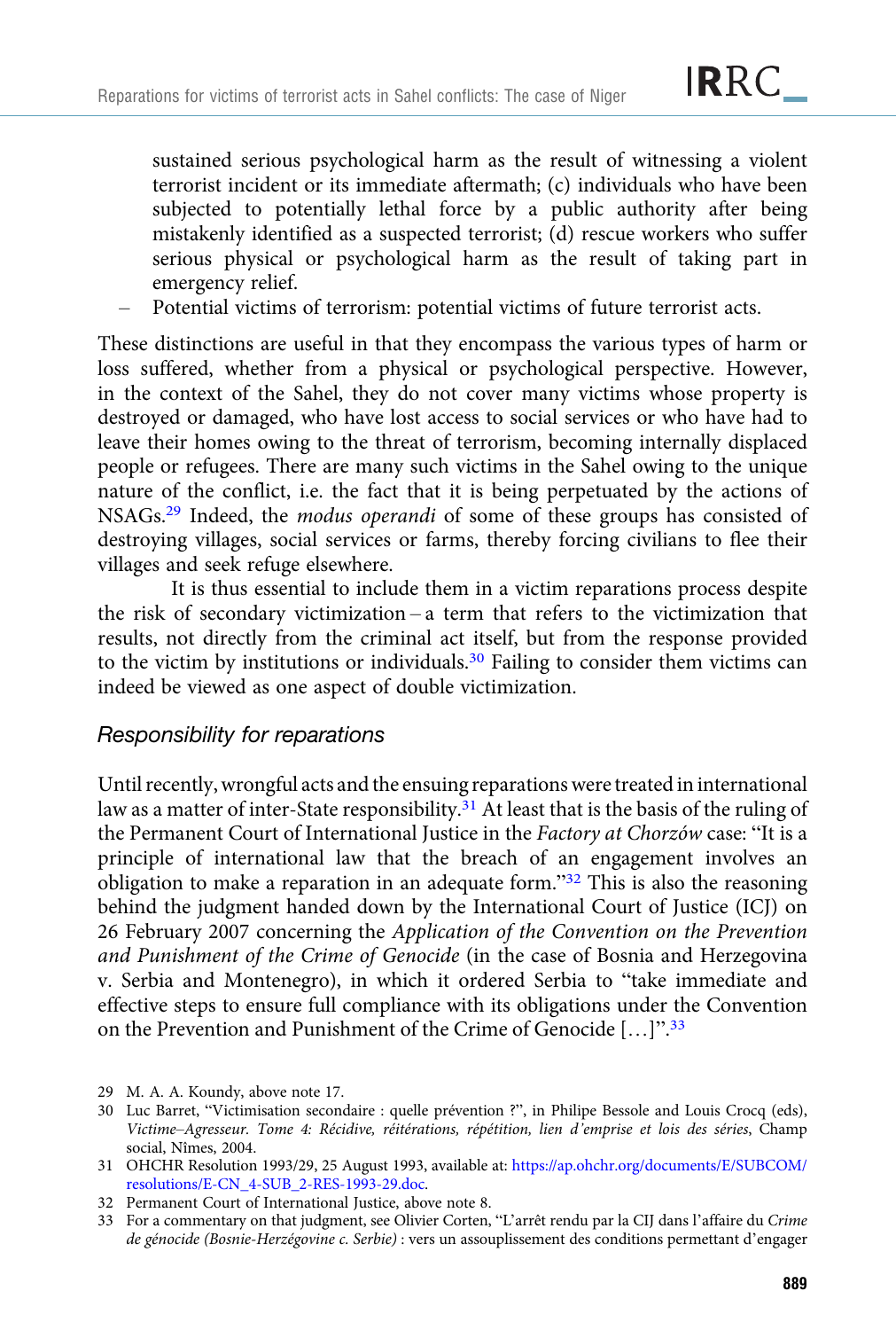These two rulings, handed down by international courts, set forth both the principle of State responsibility where a State violates its commitments, and its obligation to remedy the resulting harm with respect to another State entity.

However, customary international law regarding State responsibility strengthens the legal basis of the right that victims of violations of IHRL and IHL have to reparations, thereby modifying the traditional concept of State responsibility.34 It is now recognized that the obligations assumed by a State under IHRL and IHL entail legal consequences not just with respect to other States, but also with respect to individuals or groups that fall within the State's jurisdiction.<sup>35</sup> Under the concept of State responsibility, where international obligations have been violated, the State is required to make reparations not only to other States but also to the injured people or groups. Thus, where a State fails in its obligation to protect civilians' rights, including from third-party violations, as is the case in Niger, State responsibility is engaged and the State has a duty to provide reparations to victims.

Under international law, the right to reparations also includes procedural and substantive aspects. Procedural aspects cover purely legal remedies as well as those remedies set out to ensure victims' access to domestic or international reparation mechanisms; they carry particular weight in the reparations process. This is underscored by the notion of "effective domestic remedies", which is mentioned explicitly in most human rights instruments. On this basis, the Human Rights Committee emphasized States' duty to make reparations to individuals whose rights under the Covenant have been violated, in these terms: "Without reparation to individuals whose Covenant rights have been violated, the obligation to provide an effective remedy […] is not discharged."<sup>36</sup> Growing importance is given to the concept of effective remedy, in that it implies a right for victims and not just a duty for States.37 In substantive terms, a mechanism must be created that effectively delivers reparations<sup>38</sup> in the form of restitution, compensation, rehabilitation, satisfaction and, where applicable, guarantees of non-repetition.<sup>39</sup>

la responsabilité d'un État pour génocide ?", Annuaire français de droit international, Vol. 53, 2007, available at: [https://www.persee.fr/doc/afdi\\_0066-3085\\_2007\\_num\\_53\\_1\\_3978](https://www.persee.fr/doc/afdi_0066-3085_2007_num_53_1_3978).

- 34 See S. Rondeau, above note 14.
- 35 United Nations Security Council, Resolution S/RES/827, 25 May 1993. In this resolution on the creation of the International Criminal Tribunal for the Former Yugoslavia, for example, the United Nations Security Council "Decides […] that the work of the International Tribunal shall be carried out without prejudice to the right of the victims to seek, through appropriate means, compensation for damages incurred as a result of violations of international humanitarian law", available at: [https://documents-dds-ny.un.org/doc/](https://documents-dds-ny.un.org/doc/UNDOC/GEN/N93/306/28/PDF/N9330628.pdf?OpenElement) [UNDOC/GEN/N93/306/28/PDF/N9330628.pdf?OpenElement.](https://documents-dds-ny.un.org/doc/UNDOC/GEN/N93/306/28/PDF/N9330628.pdf?OpenElement)
- 36 Human Rights Committee, General Comment No. 31, The Nature of the General Legal Obligation Imposed on States Parties to the Covenant (Eightieth Session), UN Doc. CCPR/C/21/Rev.1/Add. 13, 29 March 2004, para. 16, available at: [http://docstore.ohchr.org/SelfServices/FilesHandler.ashx?enc=](http://docstore.ohchr.org/SelfServices/FilesHandler.ashx?enc=6QkG1d%2FPPRiCAqhKb7yhsjYoiCfMKoIRv2FVaVzRkMjTnjRO%2Bfud3cPVrcM9YR0iW6Txaxgp3f9kUFpWoq%2FhW%2FTpKi2tPhZsbEJw%2FGeZRASjdFuuJQRnbJEaUhby31WiQPl2mLFDe6ZSwMMvmQGVHA%3D%3D) [6QkG1d%2FPPRiCAqhKb7yhsjYoiCfMKoIRv2FVaVzRkMjTnjRO%2Bfud3cPVrcM9YR0iW6Txaxgp3f](http://docstore.ohchr.org/SelfServices/FilesHandler.ashx?enc=6QkG1d%2FPPRiCAqhKb7yhsjYoiCfMKoIRv2FVaVzRkMjTnjRO%2Bfud3cPVrcM9YR0iW6Txaxgp3f9kUFpWoq%2FhW%2FTpKi2tPhZsbEJw%2FGeZRASjdFuuJQRnbJEaUhby31WiQPl2mLFDe6ZSwMMvmQGVHA%3D%3D) [9kUFpWoq%2FhW%2FTpKi2tPhZsbEJw%2FGeZRASjdFuuJQRnbJEaUhby31WiQPl2mLFDe6ZSwMM](http://docstore.ohchr.org/SelfServices/FilesHandler.ashx?enc=6QkG1d%2FPPRiCAqhKb7yhsjYoiCfMKoIRv2FVaVzRkMjTnjRO%2Bfud3cPVrcM9YR0iW6Txaxgp3f9kUFpWoq%2FhW%2FTpKi2tPhZsbEJw%2FGeZRASjdFuuJQRnbJEaUhby31WiQPl2mLFDe6ZSwMMvmQGVHA%3D%3D) [vmQGVHA%3D%3D.](http://docstore.ohchr.org/SelfServices/FilesHandler.ashx?enc=6QkG1d%2FPPRiCAqhKb7yhsjYoiCfMKoIRv2FVaVzRkMjTnjRO%2Bfud3cPVrcM9YR0iW6Txaxgp3f9kUFpWoq%2FhW%2FTpKi2tPhZsbEJw%2FGeZRASjdFuuJQRnbJEaUhby31WiQPl2mLFDe6ZSwMMvmQGVHA%3D%3D)

- 38 UNGA, above note 18, paras 19 to 23.8 of the annex.
- 39 See Jean-Marie Henckaerts and Louise Doswald-Beck (eds), Customary International Humanitarian Law, Vol. 2: Practice, Cambridge University Press, Cambridge, 2005, Chapter 42, Section B, p. 3548, Rule 150,

<sup>37</sup> Ibid.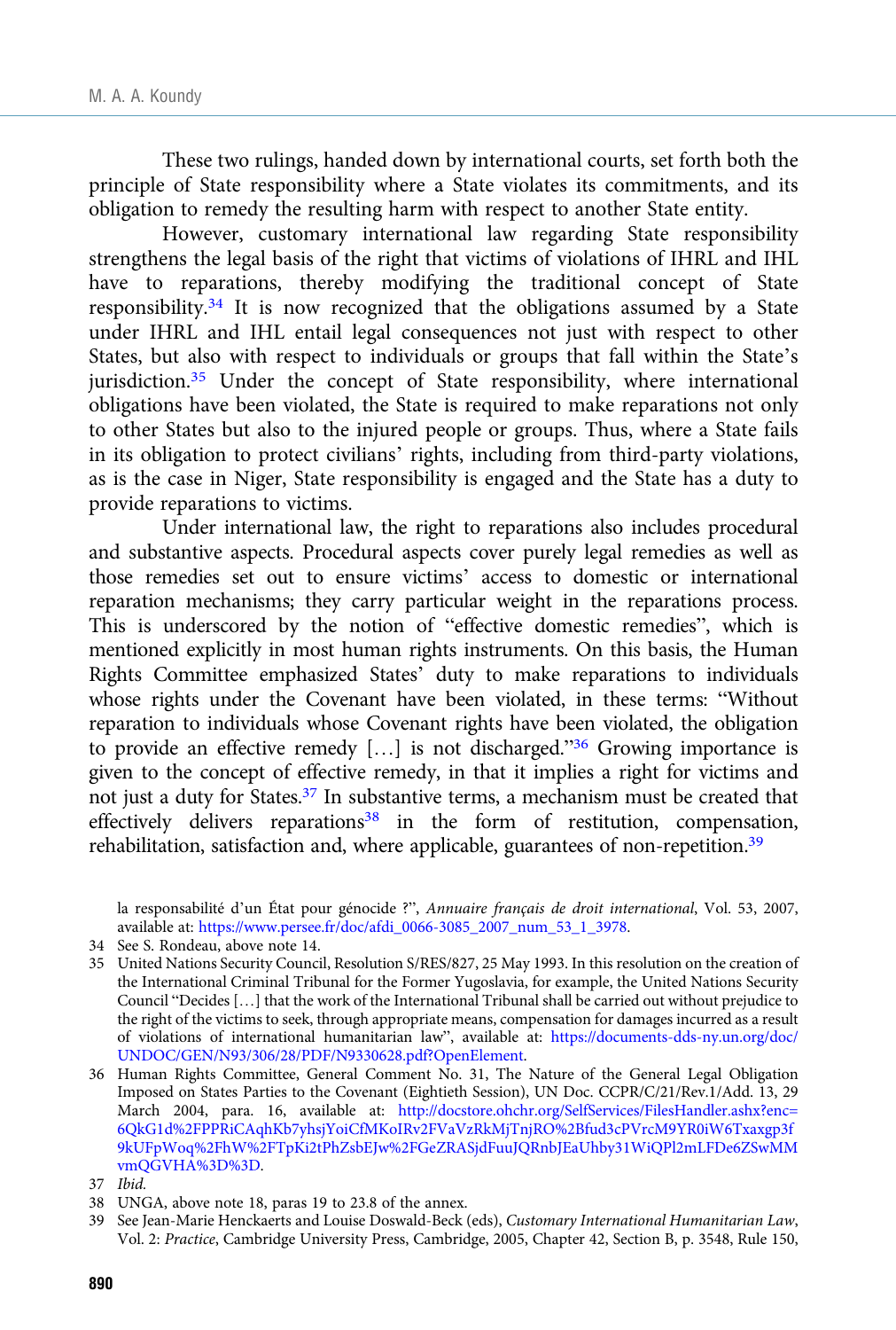At this stage, it is important to point out that the right to reparations is increasingly anchored in international case law, meaning it is no longer solely theoretical in scope. In its advisory opinion on the Legal Consequences of the Construction of a Wall in the Occupied Palestinian Territory, the ICJ concluded that Israel had an obligation to make reparations for the damage caused to "all natural or legal persons having suffered any form of material damage as a result of the wall's construction". <sup>40</sup> Furthermore, the Rome Statute of the International Criminal Court (ICC) not only reaffirms victims' right to reparations in cases heard by the ICC,<sup>41</sup> but it also establishes a fund for victims.<sup>42</sup> It is therefore clear that Sahel States involved in terrorism-related conflicts are under greater pressure from international law and practice to set up an appropriate reparations process.

#### Determining the appropriate response in Niger

The right to reparations encompasses not only the right to an effective remedy, but also appropriate, effective and comprehensive reparations. The reparations must therefore lead to changes in social, economic and political relationships and structures.43 Achieving this will require a range of appropriate and comprehensive initiatives designed and implemented with the involvement of the victims that they are meant to help.

#### Appropriate reparation measures

Gross violations of IHRL and serious violations of IHL entitle the victims to reparations and impose on States the duty to provide them. However, it is obvious that the right to reparations and the duty to make them depend on the domestic legislation and policies of the State concerned. In this regard, States can draw inspiration from the suggestions on implementation measures set out in the Principles and Guidelines.

The core conditions of reparations<sup>44</sup> are fulfilled when the mechanism is designed to provide reparations for harm suffered in any of the forms generally

available at: [https://www.icrc.org/en/doc/assets/files/other/customary-international-humanitarian-law-ii](https://www.icrc.org/en/doc/assets/files/other/customary-international-humanitarian-law-ii-icrc-eng.pdf)[icrc-eng.pdf](https://www.icrc.org/en/doc/assets/files/other/customary-international-humanitarian-law-ii-icrc-eng.pdf).

<sup>40</sup> See ICJ, Legal Consequences of the Construction of a Wall in the Occupied Palestinian Territory, advisory opinion of 9 July 2004, ICJ Reports of Judgments, Advisory Opinions and Orders, 2004, p. 136, available at: <https://www.icj-cij.org/public/files/case-related/131/131-20040709-ADV-01-00-EN.pdf>.

<sup>41</sup> Rome Statute of the International Criminal Court, UN Doc. A/CONF.183/9, 17 July 1998 (entered into force 1 July 2002), Art. 75, available at: [https://www.icc-cpi.int/resource-library/documents/rs-eng.pdf.](https://www.icc-cpi.int/resource-library/documents/rs-eng.pdf)

<sup>42</sup> Ibid., Art. 79.

<sup>43</sup> African Commission on Human and Peoples' Rights, General Comment No. 4 on the African Charter on Human and Peoples' Rights: The Right to Redress for Victims of Torture and Other Cruel, Inhuman or Degrading Punishment or Treatment (Article 5), adopted at the 21st Extra-Ordinary Session of the African Commission on Human and Peoples' Rights, held from 23 February to 4 March 2017 in Banjul, The Gambia. Page 3, section 8, available at: [https://www.achpr.org/public/Document/file/](https://www.achpr.org/public/Document/file/English/achpr_general_comment_no._4_english.pdf) [English/achpr\\_general\\_comment\\_no.\\_4\\_english.pdf](https://www.achpr.org/public/Document/file/English/achpr_general_comment_no._4_english.pdf).

<sup>44</sup> I have already mentioned the concept of "effective remedies" that must guide States as they set up a reparation mechanism.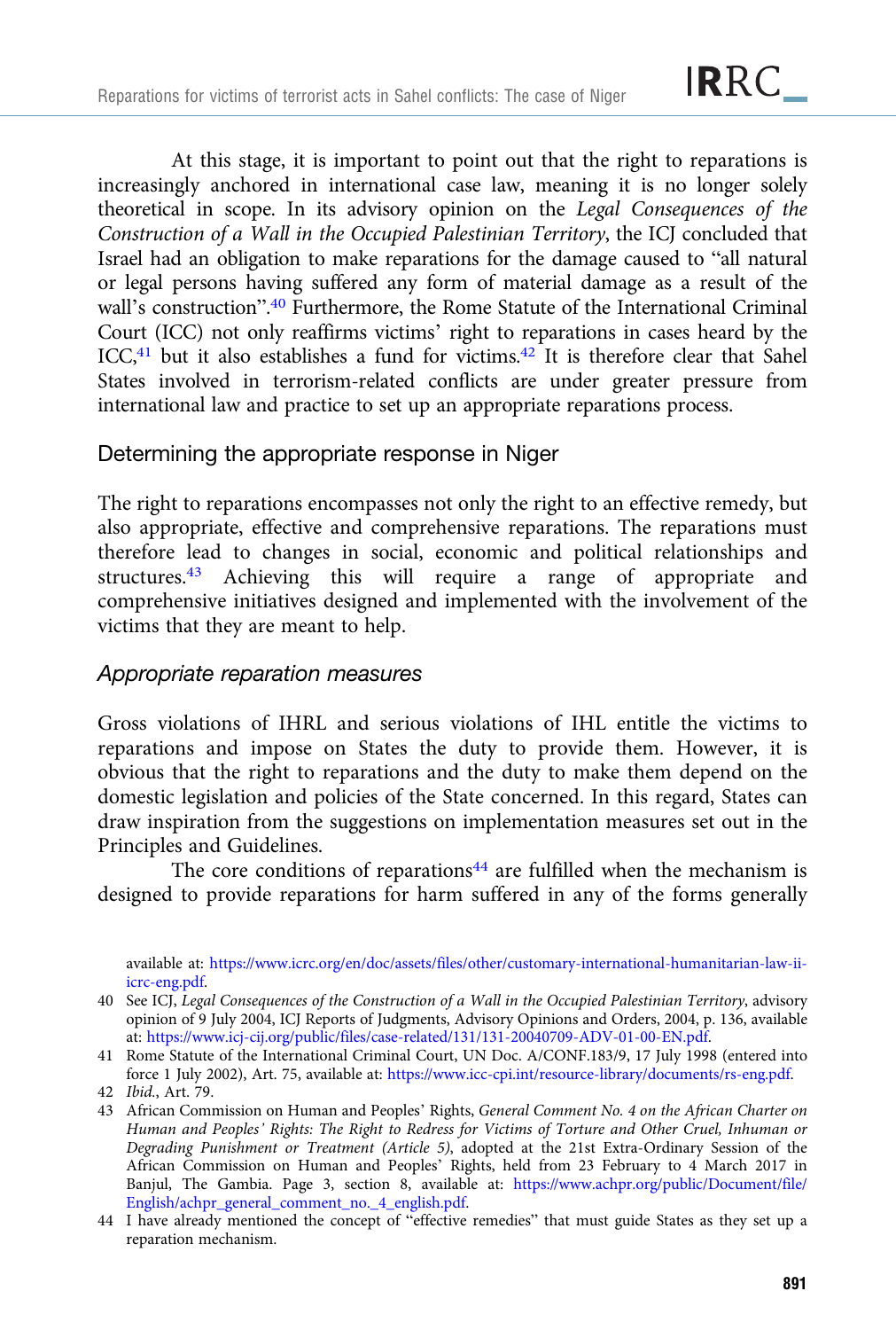accepted in international law.45 First comes the concept of restitution, which refers to measures meant to "restore the victim to the original situation before the violations occurred". <sup>46</sup> These measures may include, for example, restoration of liberty, enjoyment of human rights, identity, family life and citizenship, return to one's place of residence, restoration of employment and return of property. This type of reparation could be considered to have been achieved when the Niger authorities moved victims back to their villages after rebuilding their housing and restoring social services in  $2021$ ;<sup>47</sup> another example is communities in which some of its members received vocational training and set-up kits at the same time that repentant ex-members of Boko Haram who turned themselves into the Niger authorities were being reintegrated into society.48

Second, there is the concept of the compensation that should be awarded for any harm resulting from IHRL and IHL violations where an economic value can be attributed to the harm, as appropriate and in proportion to the gravity of the violation and the circumstances of each case (such as missed opportunities, lost income and moral injury). Third, rehabilitation measures are required, and they must include medical and psychological care as well as access to legal and social services. Fourth, satisfaction can be achieved through measures aimed at the cessation of continuing violations, verifying the truth, the search for the whereabouts of the disappeared, the recovery and reburial of bodies, public apologies, judicial and administrative sanctions, commemorations and tributes, and training on fundamental rights.

Lastly, guarantees of non-repetition must be provided to the victims. Such measures include institutional reforms aimed at ensuring civilian control of military and security forces; strengthening the independence of the judiciary; protecting human rights defenders; sufficiently protecting communities against third-party violations; providing human rights training; and promoting the observance of international standards relative to IHRL and IHL by public servants, law enforcement, the media and psychological and social services.

<sup>45</sup> UNGA, above note 18.

<sup>46</sup> Pierre d'Argent, "Le droit de la responsabilité internationale complété ? Examen des Principes fondamentaux et directives concernant le droit à un recours et à réparation des victimes de violations flagrantes du droit international des droits de l'homme et de violations graves du droit international humanitaire", Annuaire français de droit international, Vol. 51, 2005, available at: [https://www.persee.](https://www.persee.fr/doc/afdi_0066-3085_2005_num_51_1_3871) [fr/doc/afdi\\_0066-3085\\_2005\\_num\\_51\\_1\\_3871.](https://www.persee.fr/doc/afdi_0066-3085_2005_num_51_1_3871)

<sup>47</sup> See OCHA, Niger – Région de Diffa, Analyse situationnelle trimestrielle, au 30 juin 2021, p. 2, available at: [https://www.humanitarianresponse.info/sites/www.humanitarianresponse.info/files/documents/files/ner\\_](https://www.humanitarianresponse.info/sites/www.humanitarianresponse.info/files/documents/files/ner_diffa_analyse_situationnelle_trimestrielle_juin_2021_17082021.pdf) [diffa\\_analyse\\_situationnelle\\_trimestrielle\\_juin\\_2021\\_17082021.pdf.](https://www.humanitarianresponse.info/sites/www.humanitarianresponse.info/files/documents/files/ner_diffa_analyse_situationnelle_trimestrielle_juin_2021_17082021.pdf) Excerpt from p. 2: "In the second quarter of 2021, the authorities decided to return internally displaced people (IDPs) to their region on a voluntary basis. The operation was launched on 20 June 2021 by the regional and national authorities, and around 300 villages will be affected. This operation will involve all 104,588 IDPs in the region. Around 9000 IDPs from the villages of Baroua, Gagam and Kindjandji were the first to start the return process. By 20 June 2021, the return to Baroua (Bosso) involved 1187 households consisting of 5935 people, who left Awaridi (Diffa), Kindjandi (Gueskérou) and Barwa Yala (Kablewa)." (my translation)

<sup>48</sup> More details are provided on the process of reintegrating the ex-Boko Haram members in the "Building a legal and institutional framework" section below.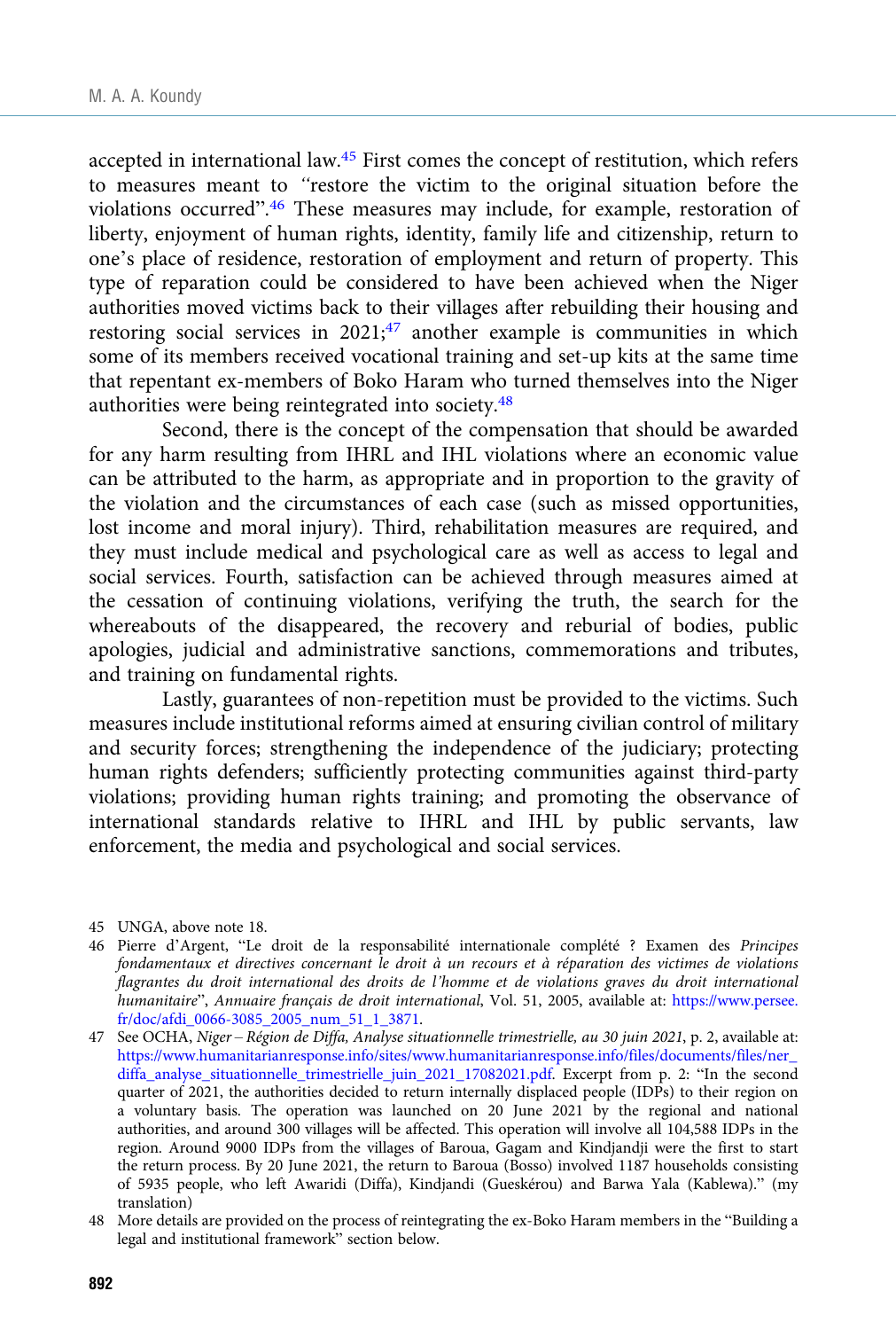Above all, reparation mechanisms must be capable of satisfying all victims, without exception.

# Comprehensive reparations

The victim reparation programme that States have a duty to set up must be designed so that each victim benefits from it. It is obvious that the benefits will not be uniform, given the differences between the victims and the types of harm suffered. However, that is precisely what would make the programme comprehensive, i.e. its capacity to reach every victim, so that every victim stands to benefit. To achieve that, the objectives will have to be clearly defined before the process begins and then, once it is under way, the measures meant to guarantee this result must be put in place and remain so as long as the reparation programme lasts.

It is recognized that the development of a comprehensive programme depends on several factors.49 First, reliable information on the victims and the reparation mechanism must be available. Information on victims can be hard to come by or inaccurate in terms of the victims' socio-economic characteristics and expectations. The reparation programme also risks being weakened by a lack of basic information, such as the number of victims that will have to be included, along with more detailed yet important information, such as the types of harm and injuries that are to be remedied. Steps will then have to be taken to ensure that the victims actually benefit from the programme. A participatory process can empower the victims, and this will increase the chances of success. This approach in itself has a remedial effect on victims, and it can also help ensure that victims who might otherwise be left out of the programme are effectively included. Lastly, the victims themselves must be aware of the reparation programme for it to be effective. This means making efforts to spread word of the programme far and wide and making it easy to receive the benefits.

In the Sahel in particular, local social structures must be taken into account. First, the process needs to factor in gender considerations, by adopting flexible measures that will bring in as many women as possible. Second, specific outreach measures aimed at displaced people must be created and implemented, as most victims in conflict-affected countries in the Sahel, and in Niger in particular, have been forcibly displaced, and most of the border villages that have borne the brunt of the conflict have been abandoned by their residents.50

Special attention must also be paid to the victims' ability to benefit from the programme, including the level of proof required of them. The procedures and

<sup>49</sup> OHCHR, Rule-of-Law Tools for Post-Conflict States: Reparations Programmes, United Nations, New York and Geneva, 2008, pp. 17 ff., available at: <https://www.refworld.org/docid/47ea6ebf2.html>.

<sup>50</sup> See RFI, "Evacuation du lac Tchad: le rapport qui accable le Niger", 11 May 2015, available at: [https://www.](https://www.rfi.fr/fr/afrique/20150510-evacuation-habitants-iles-lac-tchad-rapport-accable-autorites-niger-boko-haram-expulsion) [rfi.fr/fr/afrique/20150510-evacuation-habitants-iles-lac-tchad-rapport-accable-autorites-niger-boko-haram](https://www.rfi.fr/fr/afrique/20150510-evacuation-habitants-iles-lac-tchad-rapport-accable-autorites-niger-boko-haram-expulsion)[expulsion;](https://www.rfi.fr/fr/afrique/20150510-evacuation-habitants-iles-lac-tchad-rapport-accable-autorites-niger-boko-haram-expulsion) Agence Afrique, "Niger : 88 civils tués et plus de 18.000 déplacés suite aux attaques de Boko Haram", 5 April 2019, available at: [https://www.agenceafrique.com/16393-niger-88-civils-tues-et-plus](https://www.agenceafrique.com/16393-niger-88-civils-tues-et-plus-de-18-000-deplaces-suite-aux-attaques-de-boko-haram.html)[de-18-000-deplaces-suite-aux-attaques-de-boko-haram.html.](https://www.agenceafrique.com/16393-niger-88-civils-tues-et-plus-de-18-000-deplaces-suite-aux-attaques-de-boko-haram.html)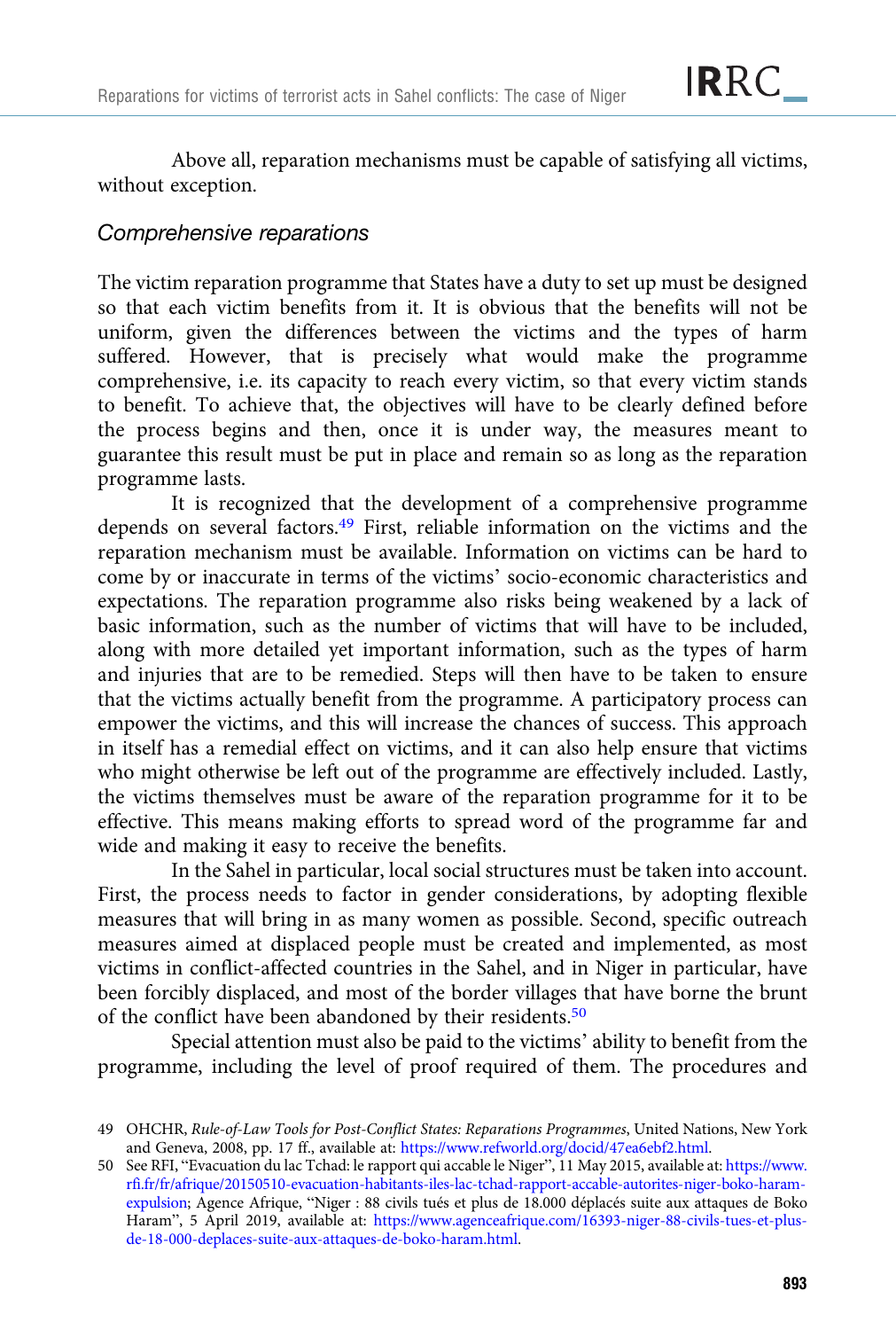requirements must not become obstacles to the programme's comprehensive scope by excluding a large number of victims from the reparations process. For example, short application deadlines will disproportionately affect female victims, who often need more time to get past their reluctance to enter into contact with public institutions<sup>51</sup> – in most cases because these individuals were excluded or marginalized in the past. A high level of proof will also exclude many victims from the programme.

The social structure and the special role played by the traditional chiefdom in Niger must be taken into consideration during the decision-making process. $52$ Village chiefs can help to establish, through witness accounts, the truth of allegations made by potential reparations recipients. Also, the criteria employed must reflect the wide-ranging nature of the violations; while it is less difficult for someone to prove they were detained illegally or lost a loved one, it is very difficult for them to prove that they were tortured or sexually abused in cases where no physical traces remain, especially when the events in question took place in the distant past. This consideration is quite important in Niger and other Sahel countries.<sup>53</sup>

All these conditions must be met for the reparations process to be capable of reconciling people within and between communities and building long-term peace. Also, adapting these conditions to the Sahel context is crucial for the postcrisis process to succeed. One of the unique characteristics of the situation, which cannot escape the notice of any observer, is that thousands of people who were poor before the conflict lost what little they had. What reparations should be provided to these people? A legal and operational framework is required to answer this question. However, the States have clearly not yet recognized the urgency of putting such a framework into place.

#### The legal framework and practical considerations for reparations in the Sahel: a look at Niger

As noted above, the needs of victims of violations of IHRL or IHL vary widely, depending on the extent to which each individual was affected. Moreover, these needs change over time, from the short term (right after the violation) to the medium and long term.

If victims' rights legislation were adopted, that would give victims more forms of recourse and deliver an effective message against violent extremism and

<sup>51</sup> Humanitarian Dialogue, Processus de sortie de crise à Diffa : Recueil des perceptions dans les 12 communes de la région, Geneva, September 2017.

<sup>52</sup> See Nassirou Bako-Arifari, De la résurgence et de la ré-justification de la chefferie en contexte de démocratisation au Bénin et au Niger, Das Arabische Buch, Berlin, 1998.

<sup>53</sup> See Aurélien Tobie and Boukary Sangaré, Impacts des groupes armés sur les populations au nord et au centre du Mali : Adaptations souhaitables des stratégies de rétablissement de la paix, SIPRI, 2019, available at: [https://www.sipri.org/sites/default/files/2019-11/1910\\_sipri\\_report\\_impacts\\_des\\_groupes\\_](https://www.sipri.org/sites/default/files/2019-11/1910_sipri_report_impacts_des_groupes_armes_sur_les_populations_au_nord_et_au_centre_du_mali.pdf) [armes\\_sur\\_les\\_populations\\_au\\_nord\\_et\\_au\\_centre\\_du\\_mali.pdf.](https://www.sipri.org/sites/default/files/2019-11/1910_sipri_report_impacts_des_groupes_armes_sur_les_populations_au_nord_et_au_centre_du_mali.pdf)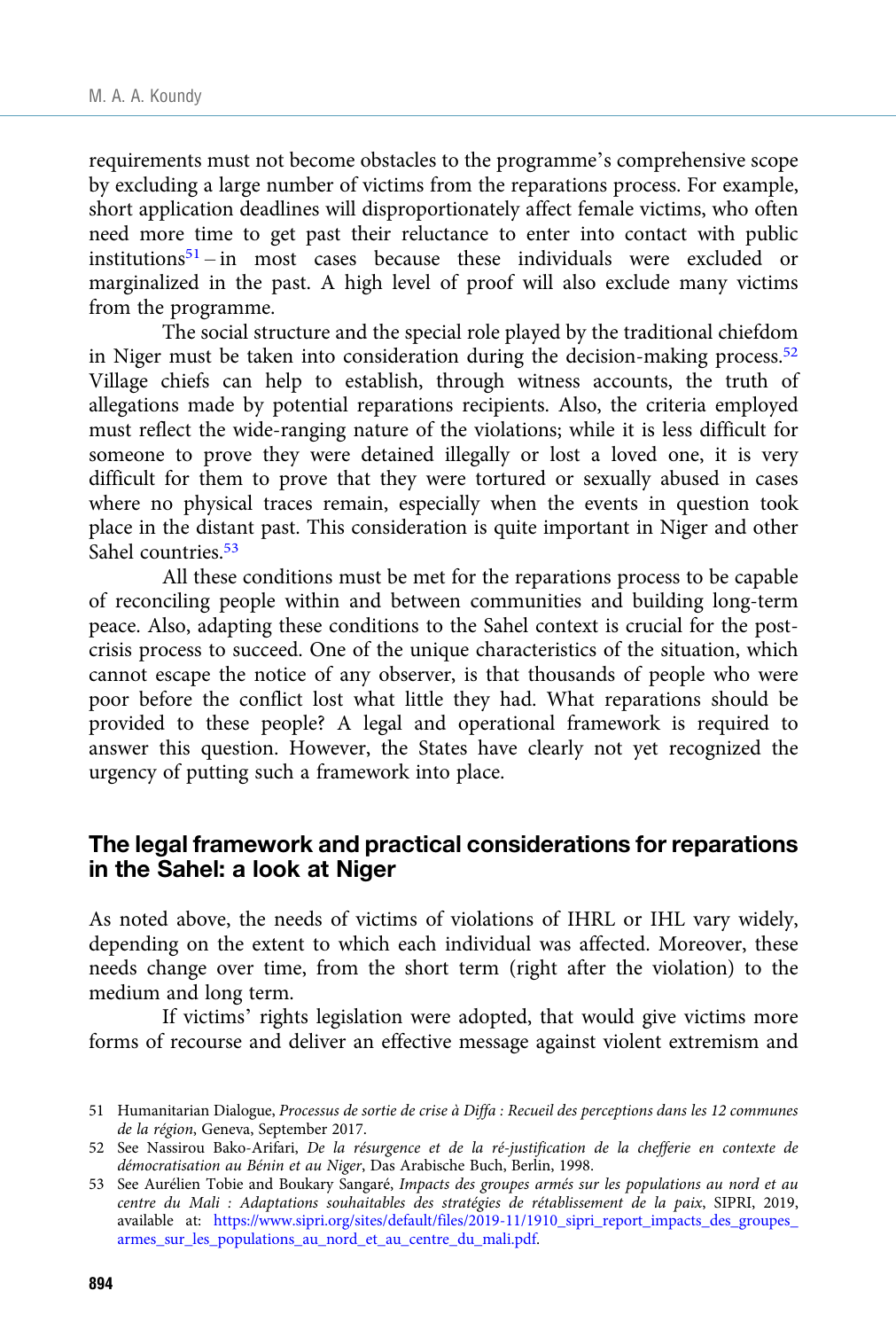terrorism, which are an underlying factor in Sahel conflicts. It would also make public entities more transparent and help build trust in reparation mechanisms. In addition, if the rights of victims of armed conflicts were enshrined in domestic law, these rights would stand a greater chance of being invoked and leading to an effective remedy. Beyond legislation, however, a comprehensive reparation mechanism will also require institutions capable of implementing it, along with procedures for victims to apply for benefits.

Unfortunately, the expected standards are not being met by current law, institutions or practices.

#### Building a legal and institutional framework

The first prerequisite for an effective reparation mechanism for victims of violations of IHRL and IHL is without a doubt the establishment of an appropriate legal and institutional framework. However, the necessary legal framework has not yet been created in conflict-affected countries of the Sahel, including Niger, and this is an objective hindrance to the post-conflict process. Let us take the case of Niger, where victims of violations of IHRL and IHL can in principle bring civil proceedings and obtain reparations from perpetrators whose guilt has been established.54 The particular nature of the conflict and the large number of victims, however, as well as the difficulty that often-illiterate victims have in exercising their rights, are all factors that work against the awarding of reparations.<sup>55</sup>

Niger's parliament, clearly taking into account these circumstances as well as international recommendations, introduced a new article in this regard into the Criminal Code through Law No. 2018-86 of 19 December 2018. Under this law, "victims of terrorist acts are entitled to compensation under the terms set out by decree by the Council of Ministers". <sup>56</sup> There is no doubt that appropriate legislation on victim reparations could be developed on the basis of this law. However, the implementing decree has not yet been enacted,<sup>57</sup> which means that victims of current conflicts are still considered victims of ordinary criminal offences.

Victims have little chance of obtaining any reparations given these legal circumstances. Although they may seek reparations by instituting criminal proceedings, they may be prevented from fully exercising their rights by several obstacles. First, the criminal prosecution mechanism is complex; this will confuse rural and, in many cases, illiterate individuals, who make up most of the victims of Niger's ongoing conflicts. Next, in criminal court, the judge will not award damages to a victim until the alleged perpetrators are actually found guilty, yet this is usually a very slow process that, in some cases, requires laborious evidence gathering. Lastly, even if the perpetrators are ordered to make reparations, they may not have the means to do

<sup>54</sup> See Niger's Code of Criminal Procedure, Arts 80 ff., available at: [http://www.justice.gouv.ne/images/lois/](http://www.justice.gouv.ne/images/lois/pdfs/Code_penal_et_CPP_Edition_Janvier_2018.pdf) [pdfs/Code\\_penal\\_et\\_CPP\\_Edition\\_Janvier\\_2018.pdf](http://www.justice.gouv.ne/images/lois/pdfs/Code_penal_et_CPP_Edition_Janvier_2018.pdf).

<sup>55</sup> M. A. A. Koundy, above note 17.

<sup>56</sup> Niger's Criminal Code, Art. 399.1.25 (my translation): available at: [http://www.justice.gouv.ne/images/](http://www.justice.gouv.ne/images/lois/pdfs/Code_penal_et_CPP_Edition_Janvier_2018.pdf) [lois/pdfs/Code\\_penal\\_et\\_CPP\\_Edition\\_Janvier\\_2018.pdf.](http://www.justice.gouv.ne/images/lois/pdfs/Code_penal_et_CPP_Edition_Janvier_2018.pdf)

<sup>57</sup> More than two years have passed, at the time of writing.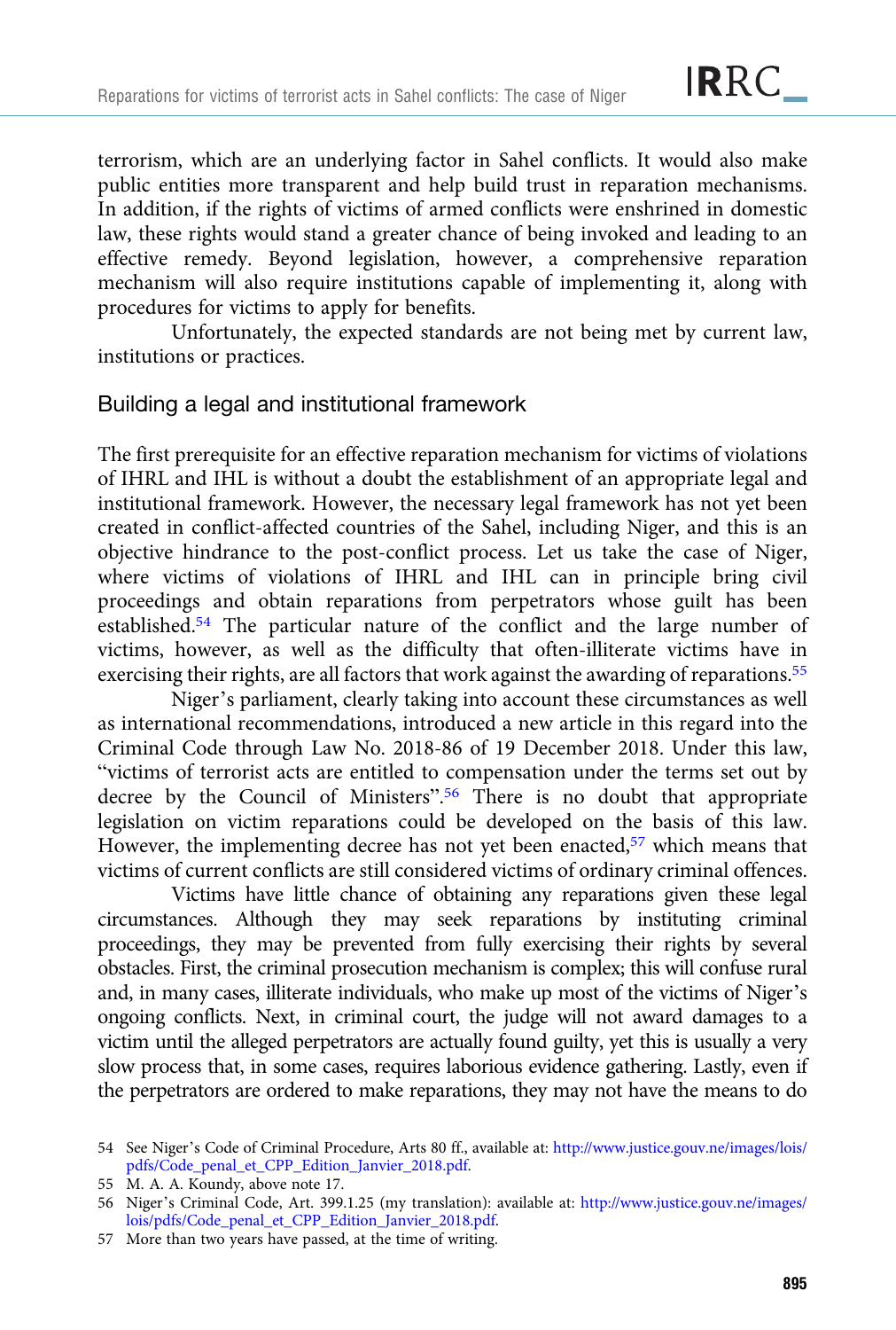so.58 Another concern is that victims and their loved ones may open themselves up to reprisals by appearing in criminal proceedings, as their identity may not be protected and the measures needed to keep them safe may not be taken. An appropriate legal framework must therefore be put in place quickly to prevent secondary victimization, which would be prejudicial to the establishment of durable peace.

It is indeed necessary to recognize that the harm caused by conflict-related violence often goes beyond the immediate impact on direct victims to affect the entire society. Also, it is indeed because of the need to protect society that the criminal sanction was put in place. However, criminally sanctioning perpetrators is not enough. The victims should be awarded reparations under an appropriate legal mechanism. In the specific context of terrorist acts, they are the victims – whether direct or indirect – of an infraction that targeted one or more States or international organizations and that were aimed at the most highly valued interests of a State or of the international community. It is therefore absolutely necessary to assess the rights and needs of victims, to support them, and to deliver reparations that compensate them for the harm they have suffered.

The institutional framework is also lacking; there is no appropriate institution dedicated to ensuring that reparations are made to conflict victims in Sahel countries in general, and in Niger in particular.<sup>59</sup>

The existence of a reparations process sponsored by the High Authority for the Consolidation of Peace in Niger must not, however, be overlooked. It came about when combatants and others associated with Boko Haram defected from the group in response to the government's appeal and promise of amnesty in 2016. The government authorized the creation of a reception centre for those who surrendered, in Goudoumaria, through an order issued on 4 February 2019 by the Ministry of the Interior, Public Safety, Decentralization and Customary and Religious Affairs. This legal framework is based on the post-crisis strategy in the Diffa region $60$  and the framework document governing the surrender of Boko Haram members.61 It set out the legal basis for the centre, which actually began operating in February 2017.

The amnesty resulted in the surrender of at least 375 Boko Haram members, including 30 women. They all enrolled in the socio-economic

60 Stratégie de sortie de crise dans la région de Diffa, Cabinet of the Prime Minister of Niger, July 2021 version.

<sup>58</sup> According to the statistics kept by Niger's specialized judicial unit in charge of terrorism cases (Pôle judiciaire spécialisé en matière de lutte contre le terrorisme), no reparations have been made to date, even though it has heard and handed down rulings in 100 cases per year on average since 2017. See Pôle judiciaire spécialisé en matière de lutte contre le terrorisme et la criminalité transnationale organisée, December 2020.

<sup>59</sup> The only decrees that can be considered to address this issue are Decree No. 2013-214/PRN/MI/SP/D/AR/ MDN/MH/E/MF of 7 June 2013, which amends and supplements Decree No. 2008-376/PRN/MI/SP/D/ MDN of 21 November 2008, on the compensation of agents of the defence and security forces, their dependants, their direct ascendants and victims of operations to maintain order or defend the country, and Decree No. 2013-219/PRN/MDN of 14 June 2013, on compensation for orphans, widows, widowers, direct ascendants, military personnel and police officers who have died in the line of duty. However, these decrees only cover victims of defence and security forces and only provide for individual monetary damages, while reparations go well beyond this and also cover memorial aspects and the ability of communities to become self-sustaining more broadly.

<sup>61</sup> High Authority for the Consolidation of Peace, Document cadre de prise en charge de la reddition des éléments de Boko Haram, December 2016.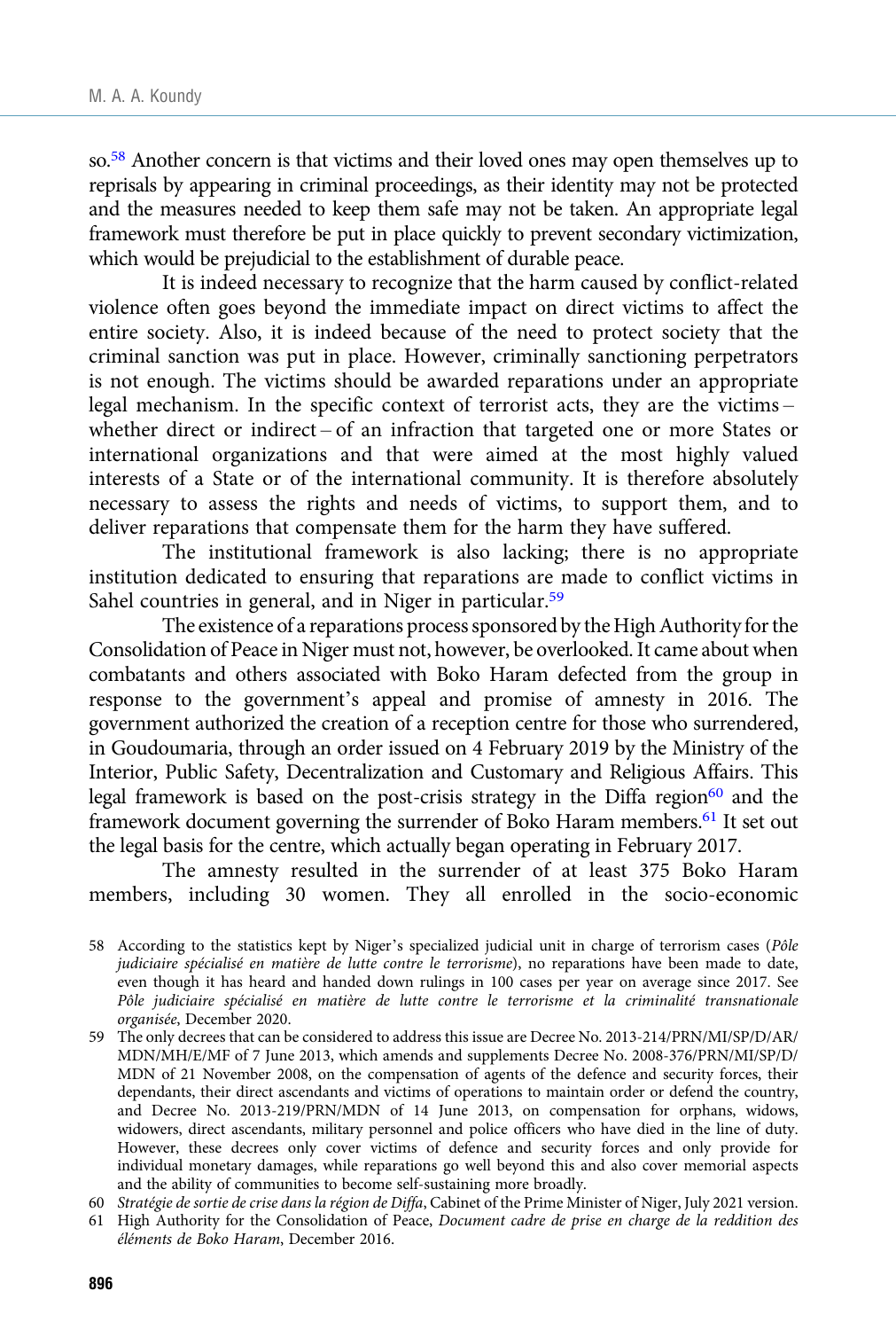reintegration programme at the centre.<sup>62</sup> This programme consists of training and psychosocial support, which leads to a completion certificate, a vocational training certificate, a set-up kit and a set-up grant of 50,000 CFA francs. Participants also swear a Koranic oath, as a group, in which they renounce violent extremism. Before those eligible are accepted in the programme, anyone who committed a war crime or a crime against humanity is separated out, so that they can be criminally prosecuted. At the same time, in order to make it easier to reintegrate ex-members in host communities, and to pinpoint those communities' needs, awareness-raising meetings are held, and a programme designed to provide socioeconomic support for 600 young people from these communities was set up as a way of sustaining and bolstering their resilience in the face of violent extremism.

This programme is designed in part to ensure that the objectives of justice and peace can both be achieved. However, in addition to the fact that this process suffers from a serious lack of funding, it is limited to the region of Diffa and does not appear to have taken root in the western part of the country even though, as already mentioned, it is crucial for a durable exit from the crisis. Furthermore, there is a need to more effectively outline the conceptual and legal framework of this transitional justice in Niger, turning it from a secondary mechanism, like it is now, into a primary instrument.

A recent change has taken place in the institutional framework for reparations for victims of armed conflict in Niger. The Niger government created the "waqf" fund<sup>63</sup> to support the dependants of agents of the defence and security forces who die or go missing in the line of duty, or who die or become disabled as a result of wounds suffered on the field of operations.64 On 7 February 2020, the High Waqf Authority was created by Decree No. 20-136/PRN/MF. The same decree sets out the protocol for managing and monitoring this funding mechanism.

There is reason to believe that this reparation mechanism could be used for all victims, not just agents of the defence and security forces. It could, thus, be a powerful tool for Niger's government to meet its reparation obligations towards conflict victims.

#### A nascent practice to build on

The conflicts plaguing Niger, and the Sahel in general, have multiple causes.<sup>65</sup> Among them, the failure of various sectors to further develop has helped spur the

<sup>62</sup> Jeannine Ella Abatan and Remadji Hoinathy, "Getting Goudoumaria Right: Are Boko Haram Defectors Reintegrating Safely?", Institute for Security Studies, 8 December 2021, available at: [https://issafrica.org/](https://issafrica.org/iss-today/getting-goudoumaria-right-are-boko-haram-defectors-reintegrating-safely) [iss-today/getting-goudoumaria-right-are-boko-haram-defectors-reintegrating-safely.](https://issafrica.org/iss-today/getting-goudoumaria-right-are-boko-haram-defectors-reintegrating-safely)

<sup>63</sup> Under Islamic law, the waqf is an inalienable donation to a public, religious or charitable entity, or to one or more individuals.

<sup>64</sup> See G5 Sahel, "Lancement du premier fonds public Waqf au profit des forces de Défense et de Sécurité du Niger", 12 April 2021, available at: [https://www.g5sahel.org/lancement-du-premier-fonds-public-waqf](https://www.g5sahel.org/lancement-du-premier-fonds-public-waqf-au-profit-des-forces-de-defense-et-de-securite-du-niger/)[au-profit-des-forces-de-defense-et-de-securite-du-niger/.](https://www.g5sahel.org/lancement-du-premier-fonds-public-waqf-au-profit-des-forces-de-defense-et-de-securite-du-niger/)

<sup>65</sup> Isel van Zyl, Preventing Violent Extremism: The Role of Communications, ISS Policy Brief, Institute for Security Studies, 31 March 2020, available at: [https://issafrica.org/research/policy-brief/preventing](https://issafrica.org/research/policy-brief/preventing-violent-extremism-the-role-of-communications)[violent-extremism-the-role-of-communications](https://issafrica.org/research/policy-brief/preventing-violent-extremism-the-role-of-communications).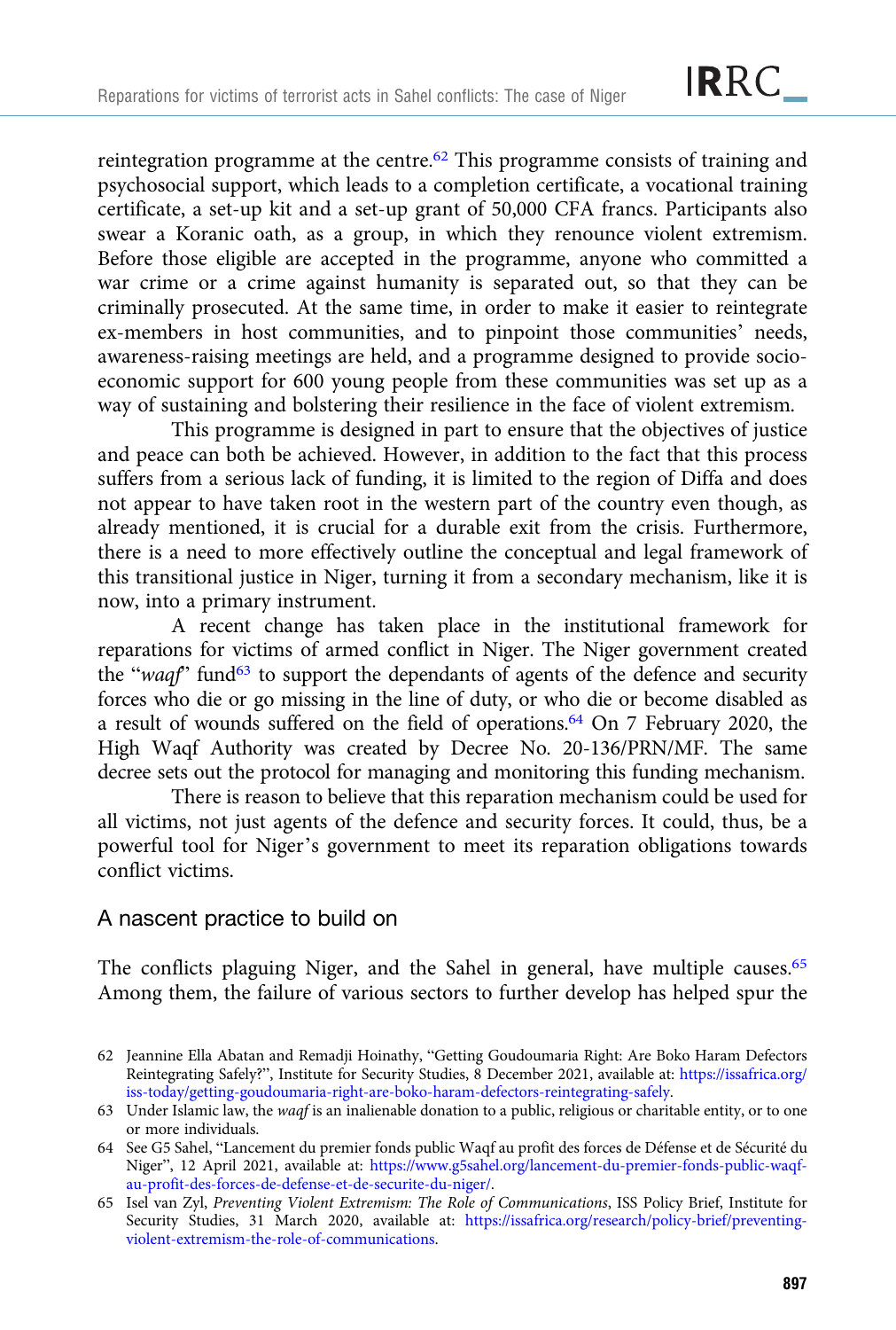political, economic and social marginalization that underpins radicalization within certain socio-economic groups. There is a high risk that reparation needs will not be sufficiently addressed if this situation is not properly analysed before any reparation programmes are set up.

Such programmes must also be designed and implemented with a view to achieving durable peace. The programme's design can include the forms of reparation discussed above (restitution, compensation, rehabilitation, satisfaction and guarantees of non-repetition) and divide them into two groups: material and symbolic reparations, which can be delivered individually or collectively.

Reparations, whether material or symbolic, can come in various guises. Material reparations can take the form of compensation, i.e. cash payments or the delivery of services such as education, health care or housing. Symbolic reparations may include official apologies, commemoration days or symbolic sites dedicated to the victims' memory. These measures would fall under the "satisfaction" category.

Reparation programmes must have both dimensions to be effective. Indeed, programmes that provide for a range of benefits – including material and symbolic – with each delivered both individually and collectively, are more likely to reach a greater proportion of victims than programmes that focus on delivering material benefits. This is because the victims, whose rights have been violated in different ways, should not necessarily receive exactly the same types of benefits; creating a broader range of benefits will ensure that more victims are covered.66 In Niger, a solely material reparation programme may not be appropriate given the differences among the victims and the harm suffered. It will be more appropriate to set up a process that provides both cash payments and health-care services, education and housing assistance, vocational training and so on. With a complex programme of this type, benefits could reach – through collective symbolic measures in particular – a larger number of victims and other people who have been affected in one way or another, and the benefits could be delivered flexibly in order to meet the victims' specific needs.

However, it is clear that the initiatives under way in Niger's conflict zones lack overall consistency in terms of objectives and implementation. But the fact that such initiatives exist is noteworthy, $67$  and, at the very least, they are contributing to the collective reparations process, including by improving the social infrastructure and fostering social cohesion and reconciliation.

Social cohesion has indeed been impaired by past violations, particularly violations of fundamental rights, including sexual and sexist violence committed by a wide range of people. Under these circumstances, a reconciliation programme must be created alongside the legal mechanism so as to promote the peaceful reintegration of perpetrators and ensure reparations are made to victims. Lasting, strategic and comprehensive solutions that reflect the needs of those affected must

<sup>66</sup> See UNGA, above note 18; and T. Van Boven, above note 24.

<sup>67</sup> Examples include the Stabilization Facility for Lake Chad, in the eastern region of Diffa, and the reconstruction programme in Tillaberi region in western Niger, both led by Niger's government.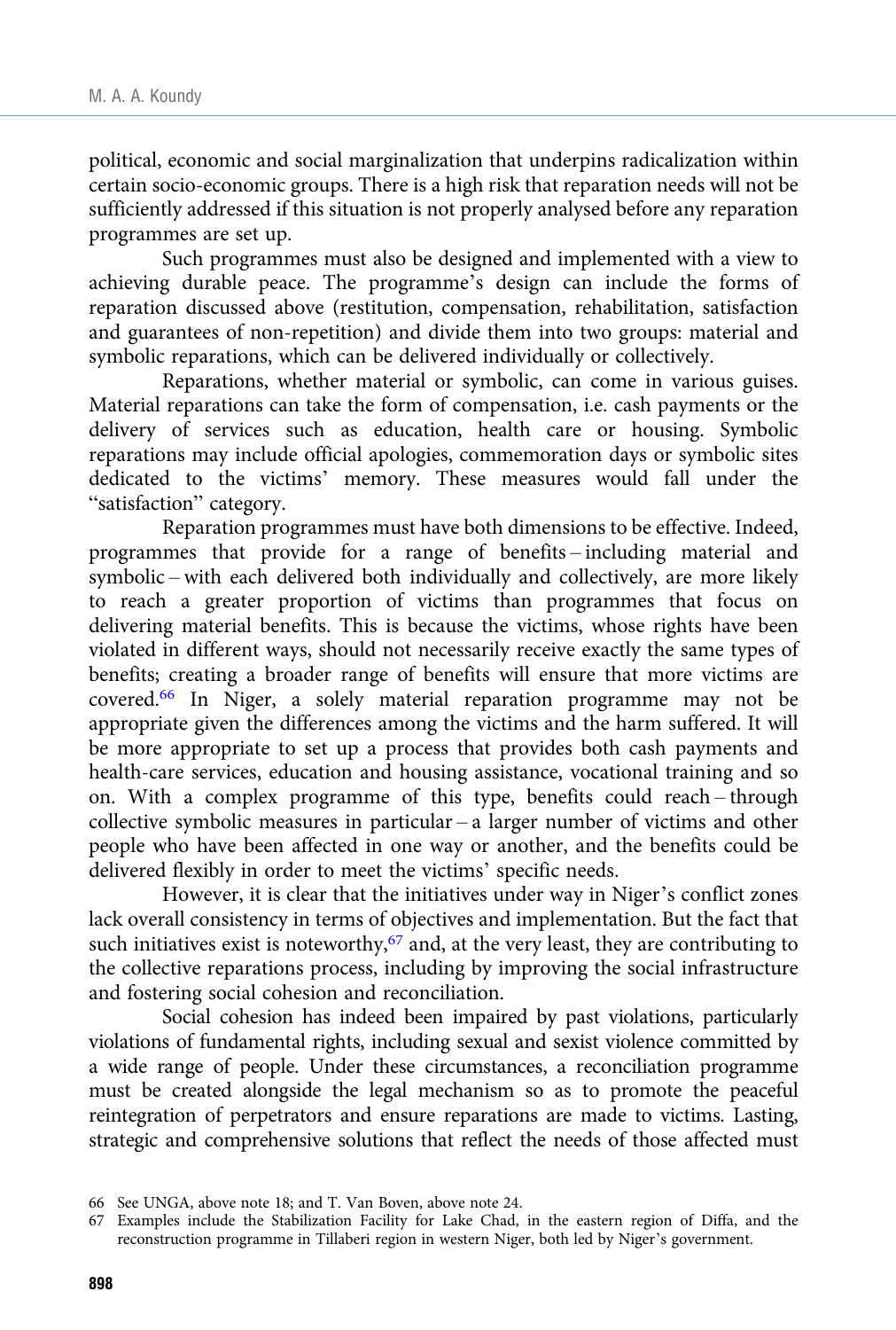be identified in consultation with the victims. In addition, to avoid secondary victimization and provide guarantees of non-repetition, an inclusive and multilateral dialogue should be set up with the goal of building trust and overcoming divisions between communities and stakeholder groups, in particular between local administrations and authorities on one hand and the communities on the other.68 The communities need to be brought in to ensure that the reintegration process is acceptable to them. In addition, consulting victims of sexist violence and providing them with support services will facilitate their reintegration into the community. If possible, reconciliation and social cohesion programmes should be designed and put in place at the regional level (at a minimum, regional consultations should be held), and key inclusion-related actions should be run at the community level.69

In October 2020, Niger adopted the National Strategy for Preventing Radicalization and Violent Extremism, undoubtedly in response to the need for a coherent and comprehensive vision of reparations and a durable exit from the crisis.<sup>70</sup> This framework, if applied, would certainly provide a better foundation for reparations for victims of conflict in Niger.

## **Conclusion**

The severity and scope of the conflict-related crisis and its impact in the Sahel, and in Niger in particular, have only been made worse by social, environmental and both climate- and governance-related challenges over the course of recent decades. These challenges, the product of long-established economic and sociocultural practices, have worn away at the resilience of people and households and at systemic resilience, disrupting institutions, economic production and social cohesion in the region. Current armed conflicts, the effects of which add to the burden of these structural challenges, have uprooted large numbers of people, disrupted markets and social services, and damaged the economy in the affected zones. The conflicts have left behind them numerous direct and indirect victims. In response, States in the Sahel, including Niger, must comply with their international reparation obligations. This means creating the legal, institutional and practical conditions under which victims can benefit from reparations – outside of the common-law legal mechanism, if possible, in view of its known limitations.

There is an increasingly urgent need for reparations for conflict victims in the Sahel, and in Niger in particular, starting with symbolic acts of recognition.

<sup>68</sup> It is good to see that, in this regard, the High Authority for the Consolidation of Peace is carrying out various activities aimed at community reconciliation and cohesion among social strata. This undoubtedly makes a significant difference in maintaining a certain level of intercommunity peace in Niger's conflict-affected zones, which is better than in neighbouring countries in a similar situation.

<sup>69</sup> M. A. A. Koundy, above note 17.

<sup>70</sup> National Centre for Strategic and Security Studies (CNESS) of the Republic of Niger, Stratégie nationale de prévention de la radicalisation et de l'extremisme violent, October 2020, available at: [https://www.g5sahel.](https://www.g5sahel.org/wp-content/uploads/2021/03/SNPREV-Niger_-version-finale.pdf) [org/wp-content/uploads/2021/03/SNPREV-Niger\\_-version-finale.pdf](https://www.g5sahel.org/wp-content/uploads/2021/03/SNPREV-Niger_-version-finale.pdf).